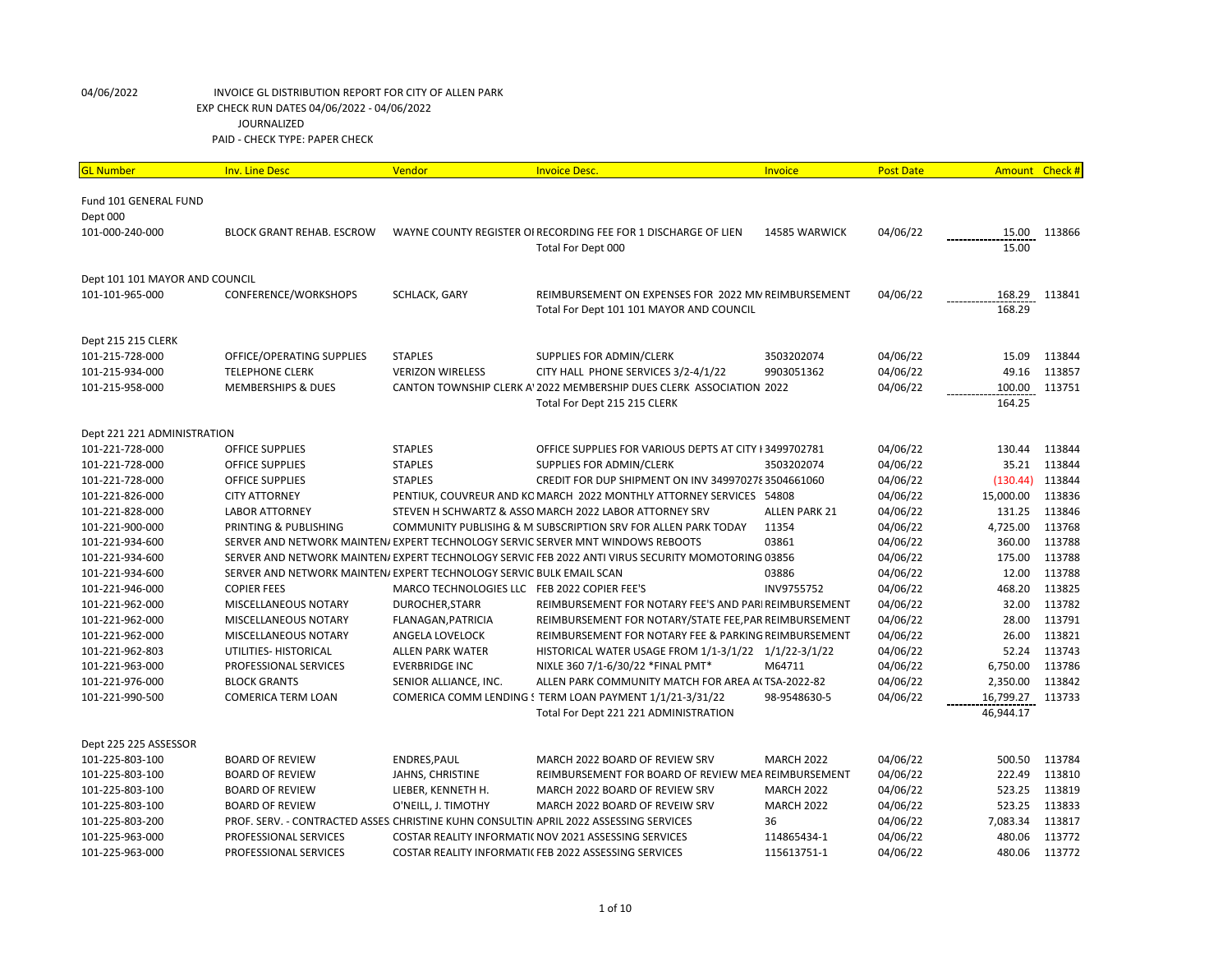| <b>GL Number</b>               | <b>Inv. Line Desc</b>                                       | Vendor                                       | <b>Invoice Desc.</b>                                                                                    | <b>Invoice</b> | <b>Post Date</b> | Amount   | Check # |
|--------------------------------|-------------------------------------------------------------|----------------------------------------------|---------------------------------------------------------------------------------------------------------|----------------|------------------|----------|---------|
|                                |                                                             |                                              | Total For Dept 225 225 ASSESSOR                                                                         |                |                  | 9.812.95 |         |
|                                |                                                             |                                              |                                                                                                         |                |                  |          |         |
| Dept 230 230 FINANCE           |                                                             |                                              |                                                                                                         |                |                  |          |         |
| 101-230-728-000                | <b>OFFICE SUPPLIES</b>                                      | <b>STAPLES</b>                               | <b>SUPPLIES FOR ADMIN</b>                                                                               | 3502856213     | 04/06/22         | 193.49   | 113844  |
| 101-230-728-000                | <b>OFFICE SUPPLIES</b>                                      | <b>STAPLES</b>                               | <b>SUPPLIES FOR ADMIN</b>                                                                               | 3502795233     | 04/06/22         | 38.99    | 113844  |
| 101-230-728-000                | OFFICE SUPPLIES                                             | <b>STAPLES</b>                               | <b>SUPPLIES FOR ADMIN</b>                                                                               | 3502735286     | 04/06/22         | 66.99    | 113844  |
|                                |                                                             |                                              | Total For Dept 230 230 FINANCE                                                                          |                |                  | 299.47   |         |
| Dept 253 253 TREASURER         |                                                             |                                              |                                                                                                         |                |                  |          |         |
| 101-253-985-000                | <b>CAPITAL MACHINE LEASE'S</b>                              | PITNEY-BOWES                                 | POSTAGE MACHINE SRV 1/30-4/29/22                                                                        | 3315470854     | 04/06/22         | 1,035.00 | 113837  |
|                                |                                                             |                                              | Total For Dept 253 253 TREASURER                                                                        |                |                  | 1,035.00 |         |
| Dept 263 263 CITY HALL         |                                                             |                                              |                                                                                                         |                |                  |          |         |
| 101-263-853-000                | TELEPHONE B GRAHAM                                          | <b>VERIZON WIRELESS</b>                      | CITY HALL PHONE SERVICES 3/2-4/1/22                                                                     | 9903051362     | 04/06/22         | 49.85    | 113857  |
| 101-263-931-000                | <b>BUILDING MAINTENANCE CITY HAI CINTAS CORPORATION-300</b> |                                              | CITY HALL & POLICE DEPT RUG SRV 3/23/22                                                                 | 4114658401     | 04/06/22         | 189.13   | 113760  |
| 101-263-931-000                | <b>BUILDING MAINTENANCE CITY HAI CINTAS CORPORATION</b>     |                                              | CITY HALL & POLICE DEPT RUG SRV 4/4/22                                                                  | 4115349530     | 04/06/22         | 189.13   | 113761  |
| 101-263-931-000                | <b>BUILDING MAINTENANCE</b>                                 | <b>HINCKLEY SPRINGS</b>                      | REF #17305202 INV 17305203032522 CITY HAI 17305203032522                                                |                | 04/06/22         | 27.95    | 113806  |
| 101-263-931-000                |                                                             |                                              | BUILDING MAINTENANCE- CITY HA REDGUARD FIRE & SECURITY CITY HALL FIRE ALARM SYSTEM SRV APRIL-JUNE 52267 |                | 04/06/22         | 249.00   | 113838  |
| 101-263-931-000                | <b>BUILDING MAINTENANCE</b>                                 | <b>VETERANS CLEANING</b>                     | MARCH 2022 DPW CLEANING SERVICES                                                                        | 22-2603        | 04/06/22         | 1,295.00 | 113860  |
| 101-263-931-000                | <b>BUILDING MAINTENANCE</b>                                 | <b>VETERANS CLEANING</b>                     | MARCH 2022 CLEANING SRV FOR CITY HALL                                                                   | 22-1006        | 04/06/22         | 1,960.00 | 113860  |
|                                |                                                             |                                              | Total For Dept 263 263 CITY HALL                                                                        |                |                  | 3,960.06 |         |
|                                |                                                             |                                              |                                                                                                         |                |                  |          |         |
| Dept 277 CABLE/IT              |                                                             |                                              |                                                                                                         |                |                  |          |         |
| 101-277-934-500                |                                                             |                                              | IT SERVICES DEDICATED TUESDAY EXPERT TECHNOLOGY SERVIC DEDICATED TUESDAY IT SERVICES 2/27-3/12/22 03875 |                | 04/06/22         | 1,280.00 | 113788  |
| 101-277-934-500                |                                                             |                                              | IT SERVICES DEDICATED TUESDAY EXPERT TECHNOLOGY SERVIC DEDICATED TUESDAY IT SERVICES 2/13/22-2/2 03855  |                | 04/06/22         | 1,280.00 | 113788  |
|                                |                                                             |                                              | Total For Dept 277 CABLE/IT                                                                             |                |                  | 2,560.00 |         |
| Dept 305 305 POLICE DEPARTMENT |                                                             |                                              |                                                                                                         |                |                  |          |         |
| 101-305-728-000                | <b>OFFICE SUPPLIES</b>                                      | <b>STAPLES</b>                               | SUPPLIES FOR FIRE & POLICE                                                                              | 3502547491     | 04/06/22         | 100.99   | 113844  |
| 101-305-728-000                | <b>TAX</b>                                                  | <b>STAPLES</b>                               | CREDIT FOR SALES TAX ON INV 3502547491                                                                  | 3502674840     | 04/06/22         | (5.09)   | 113844  |
| 101-305-728-000                | <b>OFFICE SUPPLIES</b>                                      | <b>STAPLES</b>                               | SUPPLIES FOR POLICE DEPT                                                                                | 3503714467     | 04/06/22         | 137.55   | 113844  |
| 101-305-757-000                | <b>OPERATING SUPPLIES</b>                                   | C.M.P. DISTRIBUTORS, INC.                    | ARMOR EXPRESS RAZOR CONCEALABLE VESTS 70410                                                             |                | 04/06/22         | 2,515.00 | 113765  |
| 101-305-761-000                | PRISONER BOARD                                              | WAYNE COUNTY - ACCTS. REC 01/22 PRIS HOUSING |                                                                                                         | 310121         | 04/06/22         | 2,940.00 | 113865  |
| 101-305-805-000                | <b>VEHICLE TOWING</b>                                       | <b>CITY TOWING</b>                           | 19 VEHICLES TOWED, 1 VEHICLE INSPECTION 3/3/1-3/15/22                                                   |                | 04/06/22         | 2,805.00 | 113764  |
| 101-305-853-000                | <b>TELEPHONE</b>                                            |                                              | AMERICAN MESSAGING LLC CHAPLAIN PAGER SRV 3/15-4/14/22                                                  | Z1319539WC     | 04/06/22         | 16.59    | 113739  |
| 101-305-934-500                | <b>COMPUTER BREAK-FIX</b>                                   |                                              | EXPERT TECHNOLOGY SERVIC COMPUTER SERVICES POLICE DEPT                                                  | 03876          | 04/06/22         | 360.00   | 113788  |
| 101-305-935-000                | COMPUTER SOFTWARE MAINTENA CDW GOVERNMENT, LLC              |                                              | IT EQUIPMENT FOR POLICE DEPT                                                                            | T129220        | 04/06/22         | 230.00   | 113752  |
| 101-305-935-000                | COMPUTER SOFTWARE MAINTEN/ CDW GOVERNMENT, LLC              |                                              | IT EQUIPMENT POLICE DEPT                                                                                | T592694        | 04/06/22         | 5,550.00 | 113752  |
| 101-305-935-000                | COMPUTER SOFTWARE MAINTENA CDW GOVERNMENT, LLC              |                                              | IT EQUIPMENT POLICE DEPT                                                                                | T659894        | 04/06/22         | 450.00   | 113752  |
| 101-305-939-000                | <b>VEHICLE MAINTENANCE</b>                                  | BAKER'S GAS & WELDING SUF CYLINDER RENTAL    |                                                                                                         | 0009271219     | 04/06/22         | 29.43    | 113745  |
| 101-305-939-000                | <b>VEHICLE MAINTENANCE</b>                                  | <b>GLENDALE AUTO VALUE</b>                   | PARTS FOR 2008 FORD PICKUP                                                                              | 359-239010     | 04/06/22         | 358.49   | 113795  |
| 101-305-939-000                | <b>VEHICLE MAINTENANCE</b>                                  | <b>GLENDALE AUTO VALUE</b>                   | <b>PARTS</b>                                                                                            | 359-240567     | 04/06/22         | 477.74   | 113795  |
| 101-305-939-000                | <b>VEHICLE MAINTENANCE</b>                                  | <b>GLENDALE AUTO VALUE</b>                   | <b>PARTS</b>                                                                                            | 359-239418     | 04/06/22         | 80.34    | 113795  |
| 101-305-939-000                | <b>VEHICLE MAINTENANCE</b>                                  | <b>GLENDALE AUTO VALUE</b>                   | PARTS FOR 2019 FORD POLICE UTLT                                                                         | 359-240221     | 04/06/22         | 247.96   | 113795  |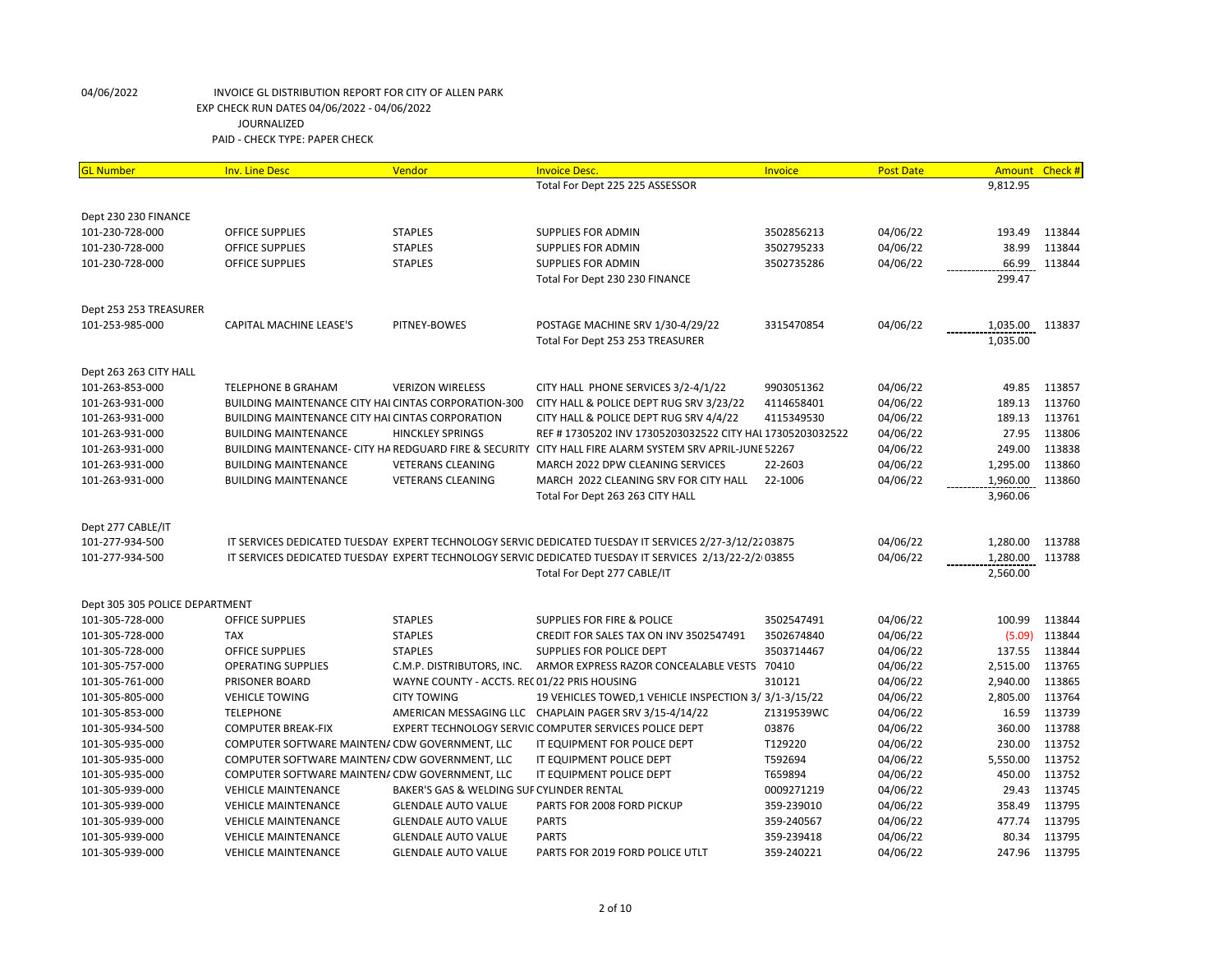| <b>GL Number</b>                          | <b>Inv. Line Desc</b>           | Vendor                                           | <b>Invoice Desc.</b>                                        | Invoice           | <b>Post Date</b> | <b>Amount</b> | Check # |
|-------------------------------------------|---------------------------------|--------------------------------------------------|-------------------------------------------------------------|-------------------|------------------|---------------|---------|
| 101-305-939-000                           | <b>VEHICLE MAINTENANCE</b>      | <b>GLENDALE AUTO VALUE</b>                       | <b>PARTS</b>                                                | 359-240034        | 04/06/22         | 18.05         | 113795  |
| 101-305-939-000                           | <b>VEHICLE MAINTENANCE</b>      | <b>VILLAGE FORD</b>                              | <b>PARTS</b>                                                | 601732            | 04/06/22         | 44.53         | 113861  |
| 101-305-939-000                           | <b>VEHICLE MAINTENANCE</b>      | <b>VILLAGE FORD</b>                              | PARTS NO CHARGE INV VOIDED TRK PURPOSES 228669              |                   | 04/06/22         | 0.00          | 113861  |
| 101-305-939-000                           | <b>VEHICLE MAINTENANCE</b>      | <b>VILLAGE FORD</b>                              | <b>PARTS</b>                                                | 602188            | 04/06/22         | 19.78         | 113861  |
| 101-305-939-000                           | <b>VEHICLE MAINTENANCE</b>      | <b>VILLAGE FORD</b>                              | <b>CORE DEP</b>                                             | CM590132          | 04/06/22         | (75.00)       | 113861  |
| 101-305-939-000                           | <b>VEHICLE MAINTENANCE</b>      | <b>VILLAGE FORD</b>                              | <b>PARTS</b>                                                | 606958            | 04/06/22         | 13.32         | 113861  |
|                                           |                                 |                                                  | Total For Dept 305 305 POLICE DEPARTMENT                    |                   |                  | 16,314.68     |         |
|                                           |                                 |                                                  |                                                             |                   |                  |               |         |
| Dept 340 340 FIRE DEPARTMENT              |                                 |                                                  |                                                             |                   |                  |               |         |
| 101-340-728-000                           | <b>TAX</b>                      | <b>STAPLES</b>                                   | <b>SUPPLIES FOR FIRE &amp; POLICE</b>                       | 3502547491        | 04/06/22         | 78.93         | 113844  |
| 101-340-728-000                           | <b>TAX</b>                      | <b>STAPLES</b>                                   | CREDIT FOR SALES TAX ON INV 3502547491                      | 3502674840        | 04/06/22         | (5.09)        | 113844  |
| 101-340-757-000                           | <b>OPERATING SUPPLIES</b>       | NETWORK SERVICES COMPAI OPERATING SUPPLIES       |                                                             | 6753494-00        | 04/06/22         | 147.69        | 113832  |
| 101-340-757-000                           | <b>OPERATING SUPPLIES</b>       | <b>SAM'S CLUB DIRECT</b>                         | MARCH 2022 SUPPLIES                                         | <b>MARCH 2022</b> | 04/06/22         | 135.64        | 113840  |
| 101-340-757-500                           | <b>RESCUE SUPPLIES</b>          |                                                  | BAKER'S GAS & WELDING SUF MARCH 2022 OXYGEN CYLINDER RENTAL | 0009271501        | 04/06/22         | 114.37        | 113745  |
| 101-340-757-500                           | <b>RESCUE SUPPLIES</b>          | STRYKER SALES CORPORATIOI BUILDING MNT FIRE DEPT |                                                             | 1838187           | 04/06/22         | 1,144.60      | 113847  |
| 101-340-768-000                           | <b>UNIFORMS</b>                 | APOLLO FIRE EQUIPMENT CO BOOTS FOR FIRE DEPT     |                                                             | 108504            | 04/06/22         | 1,394.85      | 113742  |
| 101-340-805-000                           | AMBULANCE BILLING               | ACCUMED BILLING INC.                             | MARCH 2022 FIRE DEPT SRV                                    | 30409             | 04/06/22         | 6,269.65      | 113736  |
| 101-340-853-000                           | <b>TELEPHONE</b>                | COMCAST                                          | 8529101680173474 FIRE DEPT SRV 4/6-5/5/22 4/6/22-5/5/22     |                   | 04/06/22         | 268.85        | 113767  |
| 101-340-853-000                           | <b>TELEPHONE ED CANN</b>        | <b>VERIZON WIRELESS</b>                          | CITY HALL PHONE SERVICES 3/2-4/1/22                         | 9903051362        | 04/06/22         | 145.67        | 113857  |
| 101-340-931-000                           | <b>BUILDING MAINTENANCE</b>     | FIRE SYSTEMS OF MICHIGAN, BLDG MNT FIRE DEPT     |                                                             | INV-1838187       | 04/06/22         | 416.25        | 113789  |
| 101-340-931-000                           | <b>BUILDING MAINTENANCE</b>     | HOME DEPOT                                       | MARCH 2022 PURCHASES FIRE DEPT                              | <b>MARCH 2022</b> | 04/06/22         | 169.25        | 113807  |
| 101-340-931-000                           | <b>BUILDING MAINTENANCE</b>     | NETWORK SERVICES COMPAN BUILDING MNT FIRE DEPT   |                                                             | 6751164-00        | 04/06/22         | 250.07        | 113832  |
| 101-340-931-000                           | <b>BUILDING MAINTENANCE</b>     | NETWORK SERVICES COMPAN BUILDING MNT FIRE DEPT   |                                                             | 6747442-02        | 04/06/22         | 76.44         | 113832  |
| 101-340-939-000                           | <b>VEHICLE MAINTENANCE</b>      | BAKER'S GAS & WELDING SUF CYLINDER RENTAL        |                                                             | 0009271219        | 04/06/22         | 29.43         | 113745  |
| 101-340-939-000                           | <b>VEHICLE MAINTENANCE</b>      | <b>CERTIFIED ALIGNMENT &amp; SUS PARTS</b>       |                                                             | W64057            | 04/06/22         | 1,957.66      | 113757  |
| 101-340-939-000                           | <b>VEHICLE MAINTENANCE</b>      | <b>GLENDALE AUTO VALUE</b>                       | PARTS FOR FIRE VEHICLE MNT                                  | 359-239849        | 04/06/22         | 16.99         | 113795  |
| 101-340-939-000                           | <b>VEHICLE MAINTENANCE</b>      | <b>GLENDALE AUTO VALUE</b>                       | <b>PARTS</b>                                                | 359-239558        | 04/06/22         | 152.57        | 113795  |
| 101-340-939-000                           | <b>VEHICLE MAINTENANCE</b>      | <b>VILLAGE FORD</b>                              | <b>PARTS</b>                                                | 605476            | 04/06/22         | 98.78         | 113861  |
| 101-340-958-000                           | <b>MEMBERSHIP &amp; DUES</b>    | CHARBONNEAU, ALEX                                | REIMBURSEMENT FOR PARAMEDIC LICENSE RE REIMBURSEMENT        |                   | 04/06/22         | 25.00         | 113759  |
| 101-340-960-000                           | <b>EDUCATION &amp; TRAINING</b> | HOME DEPOT                                       | MARCH 2022 PURCHASES FIRE DEPT                              | <b>MARCH 2022</b> | 04/06/22         | 291.33        | 113807  |
|                                           |                                 |                                                  | Total For Dept 340 340 FIRE DEPARTMENT                      |                   |                  | 13,178.93     |         |
|                                           |                                 |                                                  |                                                             |                   |                  |               |         |
| Dept 445 445 DEPARTMENT OF PUBLIC SERVICE |                                 |                                                  |                                                             |                   |                  |               |         |
| 101-445-768-000                           | <b>BLDG MNT DPS</b>             | <b>CINTAS CORPORATION-300</b>                    | MARCH 2022 DPS UNIFORM SRV 3/16/22                          | 4113655717        | 04/06/22         | 38.55         | 113760  |
| 101-445-768-000                           | <b>BLDG MNT DPS</b>             | <b>CINTAS CORPORATION-300</b>                    | MARCH 2022 GARAGE UNIFORM SRV 3/16/22 4113655690            |                   | 04/06/22         | 49.06         | 113760  |
| 101-445-768-000                           | <b>BLDG MNT DPS</b>             | <b>CINTAS CORPORATION-300</b>                    | DPS/WATER RUG SRV 3/17/22                                   | 4113736178        | 04/06/22         | 49.80         | 113760  |
| 101-445-768-000                           | <b>BLDG MNT DPS</b>             | <b>CINTAS CORPORATION</b>                        | DPS/WATER RUG SRV 3/31/22                                   | 4115111396        | 04/06/22         | 49.80         | 113761  |
| 101-445-768-000                           | <b>BLDG MNT DPS</b>             | <b>CINTAS CORPORATION</b>                        | MARCH 2022 DPS UNIFORM SRV 3/30/22                          | 4115026591        | 04/06/22         | 34.96         | 113761  |
| 101-445-768-000                           | <b>BLDG MNT DPS</b>             | <b>CINTAS CORPORATION</b>                        | MARCH 2022 DPS UNIFORM SRV 3/30/22                          | 4115026616        | 04/06/22         | 49.06         | 113761  |
| 101-445-768-000                           | <b>BLDG MNT DPS</b>             | <b>CINTAS CORPORATION</b>                        | RUG SRV DPS/WATER DEPT 3/24/22                              | 4114432848        | 04/06/22         | 49.80         | 113761  |
| 101-445-768-000                           | <b>BLDG MNT DPS</b>             | <b>CINTAS CORPORATION</b>                        | MARCH 2022 DPS UNIFORM SRV 3/23/22                          | 4114493903        | 04/06/22         | 38.55         | 113761  |
| 101-445-768-000                           | <b>BLDG MNT DPS</b>             | <b>CINTAS CORPORATION</b>                        | MARCH 2022 DPS UNIFORM SRV 3/23/22                          | 4114493867        | 04/06/22         | 49.06         | 113761  |
| 101-445-853-000                           | <b>TELEPHONE ROY</b>            | <b>VERIZON WIRELESS</b>                          | CITY HALL PHONE SERVICES 3/2-4/1/22                         | 9903051362        | 04/06/22         | 49.37         | 113857  |
| 101-445-926-000                           | <b>STREET LIGHTING</b>          | MADISON ELECTRIC CO.                             | <b>PARTS</b>                                                | 1170588-02        | 04/06/22         | 5,899.85      | 113823  |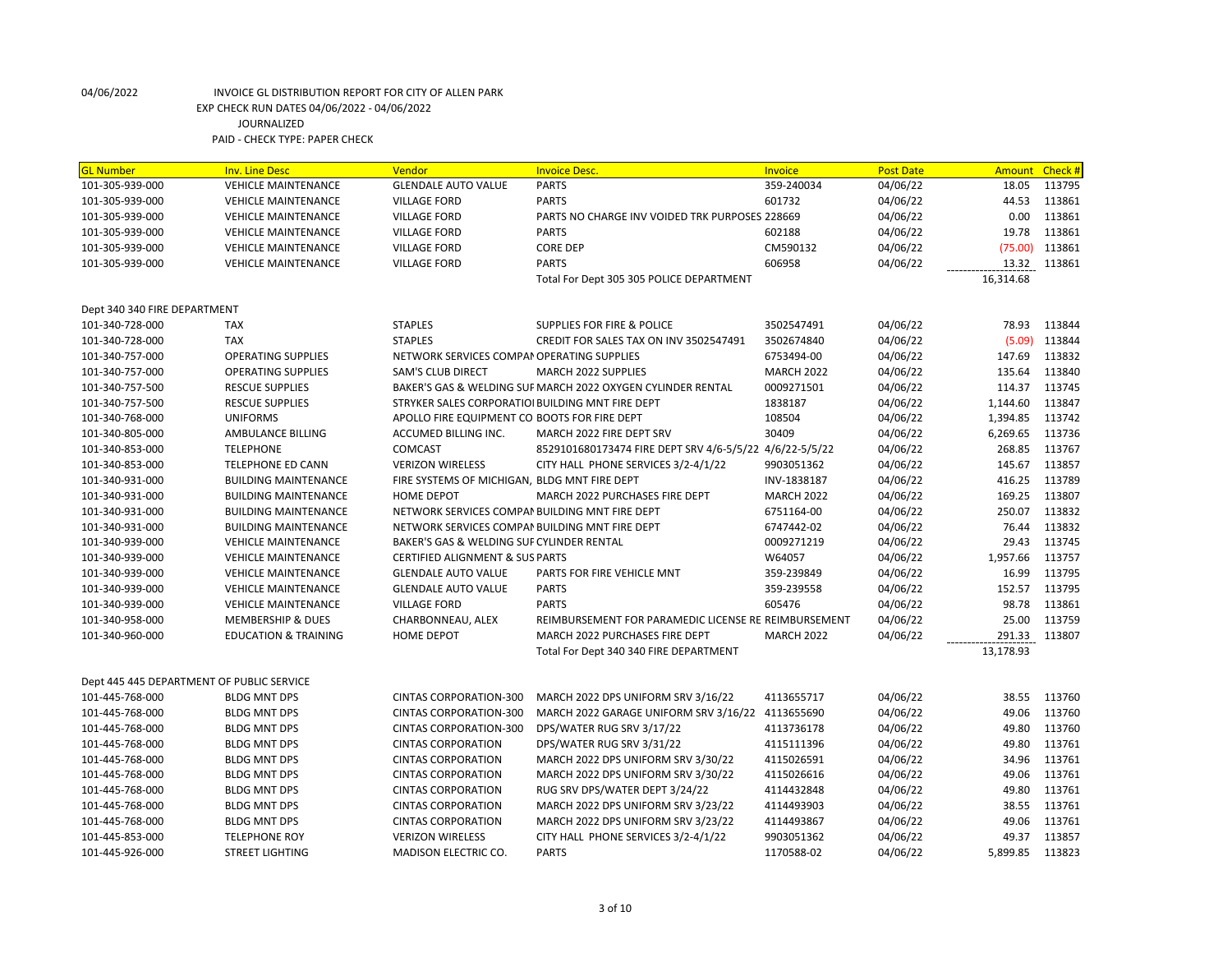| <b>GL Number</b>              | <b>Inv. Line Desc</b>                       | Vendor                                    | <b>Invoice Desc.</b>                                      | Invoice               | <b>Post Date</b> | <b>Amount</b> | Check # |
|-------------------------------|---------------------------------------------|-------------------------------------------|-----------------------------------------------------------|-----------------------|------------------|---------------|---------|
| 101-445-931-000               | <b>BUILDING MAINTENANCE</b>                 | A & B LOCKSMITH                           | <b>SUPPLIES</b>                                           | 92518                 | 04/06/22         | 24.00         | 113735  |
| 101-445-931-000               | <b>BUILDING MAINTENANCE</b>                 | <b>HINCKLEY SPRINGS</b>                   | REF #21472965-21473311 DPS SUPPLIES & FILT 21472968032122 |                       | 04/06/22         | 77.39         | 113804  |
| 101-445-939-000               | <b>VEHICLE MAINTENANCE</b>                  | BAKER'S GAS & WELDING SUF CYLINDER RENTAL |                                                           | 0009271219            | 04/06/22         | 29.43         | 113745  |
| 101-445-939-000               | <b>VEHICLE MAINTENANCE</b>                  | <b>BARGAIN TIRE CO</b>                    | REMOVE & INSTALL NEW TIRE                                 | 2261                  | 04/06/22         | 124.01        | 113746  |
| 101-445-939-000               | <b>VEHICLE MAINTENANCE</b>                  | <b>BARGAIN TIRE CO</b>                    | <b>INSTALLATION &amp; DISPOSAL OF TIRES</b>               | 2263                  | 04/06/22         | 370.00        | 113746  |
| 101-445-939-000               | <b>VEHICLE MAINTENANCE</b>                  | <b>GLENDALE AUTO VALUE</b>                | <b>PARTS</b>                                              | 359-239416            | 04/06/22         | 136.11        | 113795  |
| 101-445-939-000               | <b>VEHICLE MAINTENANCE</b>                  | <b>GLENDALE AUTO VALUE</b>                | <b>PARTS</b>                                              | 359-239919            | 04/06/22         | 88.48         | 113795  |
| 101-445-939-000               | <b>VEHICLE MAINTENANCE</b>                  | <b>LAWSON PRODUCTS</b>                    | <b>PARTS</b>                                              | 9309426857            | 04/06/22         | 87.69         | 113818  |
| 101-445-939-000               | <b>VEHICLE MAINTENANCE</b>                  | TRUCK & TRAILER SPECIALTIE: PARTS         |                                                           | HRO006074             | 04/06/22         | 2,253.72      | 113853  |
| 101-445-939-000               | <b>VEHICLE MAINTENANCE</b>                  |                                           | VERIZON CONNECT FLEET US/ MARCH 2022 VEHICLE TRACKING SRV | 36000024034           | 04/06/22         | 180.03        | 113855  |
| 101-445-939-000               | <b>VEHICLE MAINTENANCE</b>                  | <b>VILLAGE FORD</b>                       | CREDIT FROM INV 598687                                    | CM598687              | 04/06/22         | (136.57)      | 113861  |
| 101-445-939-000               | <b>VEHICLE MAINTENANCE</b>                  | <b>VILLAGE FORD</b>                       | <b>PARTS</b>                                              | 598687                | 04/06/22         | 136.57        | 113861  |
| 101-445-939-000               | <b>VEHICLE MAINTENANCE</b>                  | POMP'S TIRE SERVICE INC                   | <b>TIRE SERVICES</b>                                      | 1470032050            | 04/06/22         | 72.00         | 113863  |
| 101-445-939-000               | <b>VEHICLE MAINTENANCE</b>                  | POMP'S TIRE SERVICE INC                   | <b>TIRE SERVICE</b>                                       | 1470032545            | 04/06/22         | 64.00         | 113863  |
|                               |                                             |                                           | Total For Dept 445 445 DEPARTMENT OF PUBLIC SERVICE       |                       |                  | 9,864.72      |         |
|                               |                                             |                                           |                                                           |                       |                  |               |         |
| Dept 707 707 PARKS & REC      |                                             |                                           |                                                           |                       |                  |               |         |
| 101-707-756-000               | CONTRACTED EMPLOYEES EXPENS LITTLE, TINA    |                                           | REC BASKETBALL OFFICIATING                                | <b>REC BASKETBALL</b> | 04/06/22         | 1,350.00      | 113820  |
| 101-707-756-000               | CONTRACTED EMPLOYEES EXPENS MARTIN, JULIE   |                                           | RECREATION BASKETBALL OFFICIATING                         | <b>REC BASKETBALL</b> | 04/06/22         | 240.00        | 113824  |
| 101-707-756-000               | CONTRACTED EMPLOYEES EXPENS MINNESOTA TITLE |                                           | TITLE INVOICE CUNNINGHAM PK                               | 481                   | 04/06/22         | 325.00        | 113828  |
| 101-707-757-000               | <b>OPERATING SUPPLIES</b>                   | PARK ATHLETIC SUPPLY                      | <b>SUPPLIES FOR P&amp;R</b>                               | 188076                | 04/06/22         | 1,260.00      | 113834  |
| 101-707-783-000               | <b>PARK SUPPLIES</b>                        | <b>BSNSPORTS</b>                          | <b>BOLCO BASES FOR P&amp;R</b>                            | 916429413             | 04/06/22         | 564.99        | 113749  |
| 101-707-783-000               | <b>PARK SUPPLIES</b>                        | <b>DOWNRIVER SAFE &amp; LOCK</b>          | <b>MASTERLOCKS FOR P&amp;R</b>                            | 75440                 | 04/06/22         | 568.00        | 113775  |
| 101-707-784-000               | <b>PARK SERVICES</b>                        | PARKWAY SERVICE INC                       | PORTA JOHN SERVICES 3/30-4/29/22                          | A-143159              | 04/06/22         | 300.00        | 113835  |
| 101-707-784-000               | <b>BRAND PARK</b>                           | <b>VERIZON WIRELESS</b>                   | CITY HALL PHONE SERVICES 3/2-4/1/22                       | 9903051362            | 04/06/22         | 190.06        | 113857  |
| 101-707-925-800               | <b>SMART TRANS 4</b>                        | <b>VERIZON WIRELESS</b>                   | CITY HALL PHONE SERVICES 3/2-4/1/22                       | 9903051362            | 04/06/22         | 342.40        | 113857  |
| 101-707-939-000               | <b>VEHICLE MAINTENANCE</b>                  | BAKER'S GAS & WELDING SUF CYLINDER RENTAL |                                                           | 0009271219            | 04/06/22         | 29.43         | 113745  |
| 101-707-939-000               | <b>VEHICLE MAINTENANCE</b>                  | <b>BARGAIN TIRE CO</b>                    | <b>PARTS</b>                                              | 2286                  | 04/06/22         | 652.00        | 113746  |
| 101-707-939-000               | <b>VEHICLE MAINTENANCE</b>                  | FLEETPRIDE, INC.                          | <b>PARTS</b>                                              | 97654828              | 04/06/22         | 136.26        | 113792  |
| 101-707-939-000               | <b>VEHICLE MAINTENANCE</b>                  | <b>GLENDALE AUTO VALUE</b>                | PARTS FOR 2018 FORD                                       | 359-240330            | 04/06/22         | 758.44        | 113795  |
| 101-707-939-000               | <b>VEHICLE MAINTENANCE</b>                  | <b>GLENDALE AUTO VALUE</b>                | PARTS FOR 2018 FORD                                       | 359-240363            | 04/06/22         | 21.38         | 113795  |
| 101-707-962-000               | <b>MISCELLANEOUS</b>                        | HAWKINS, PAT                              | REIMBURSEMENT FOR MILEAGE 2/21-4/1/22                     | REIMBURSEMENT         | 04/06/22         | 115.25        | 113803  |
|                               |                                             |                                           | Total For Dept 707 707 PARKS & REC                        |                       |                  | 6,853.21      |         |
|                               |                                             |                                           |                                                           |                       |                  |               |         |
| Dept 751 751 COMMUNITY CENTER |                                             |                                           |                                                           |                       |                  |               |         |
| 101-751-756-000               | CONTRACTED EMPLOYEES EXPENS INACOMP GROUP   |                                           | CAMERAS FOR COMM CTR/ 1YR LICENSE                         | 10936                 | 04/06/22         | 2,431.60      | 113809  |
| 101-751-756-000               | CONTRACTED EMPLOYEES EXPENS MINNESOTA TITLE |                                           | TITLE INVOICE ICE ARENA                                   | 482                   | 04/06/22         | 450.00        | 113828  |
| 101-751-757-000               | <b>OPERATING SUPPLIES</b>                   | <b>CORRIGAN OIL CO</b>                    | PROPANE EXCHANGE SRV                                      | 0598210-IN            | 04/06/22         | 76.00         | 113771  |
| 101-751-757-000               | <b>OPERATING SUPPLIES</b>                   | GORDON FOOD SERV.                         | <b>SUPPLIES FOR P&amp;R</b>                               | 846162073             | 04/06/22         | 65.44         | 113799  |
| 101-751-757-000               | <b>OPERATING SUPPLIES</b>                   | GORDON FOOD SERV.                         | <b>SUPPLIES FOR P&amp;R</b>                               | 917080445             | 04/06/22         | 31.98         | 113799  |
| 101-751-757-000               | <b>OPERATING SUPPLIES</b>                   | GORDON FOOD SERV.                         | <b>SUPPLIES FOR P&amp;R</b>                               | 917080519             | 04/06/22         | 64.97         | 113799  |
| 101-751-757-000               | <b>OPERATING SUPPLIES</b>                   | GORDON FOOD SERV.                         | <b>SUPPLIES FOR P&amp;R</b>                               | 846162031             | 04/06/22         | 284.42        | 113799  |
| 101-751-757-000               | <b>OPERATING SUPPLIES</b>                   | GORDON FOOD SERV.                         | <b>SUPPLIES FOR P&amp;R</b>                               | 846162320             | 04/06/22         | 18.98         | 113799  |
| 101-751-757-000               | <b>OPERATING SUPPLIES</b>                   | GORDON FOOD SERV.                         | <b>SUPPLIES FOR P&amp;R</b>                               | 846162350             | 04/06/22         | 50.99         | 113799  |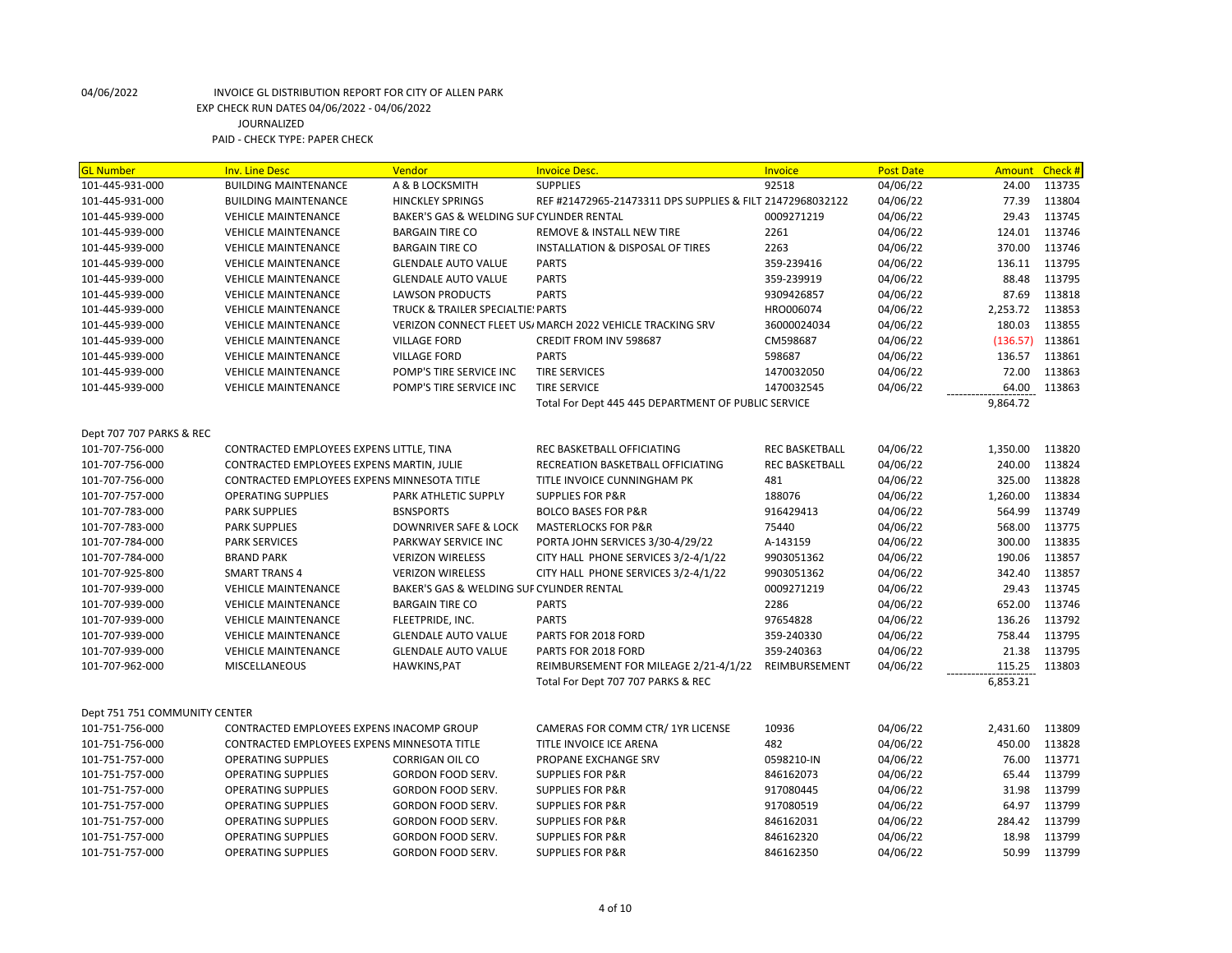| <b>GL Number</b>                              | <b>Inv. Line Desc</b>                                                        | <b>Vendor</b>                    | <b>Invoice Desc.</b>                                                        | <b>Invoice</b> | <b>Post Date</b> | Amount            | Check # |
|-----------------------------------------------|------------------------------------------------------------------------------|----------------------------------|-----------------------------------------------------------------------------|----------------|------------------|-------------------|---------|
| 101-751-816-000                               | PROF. SERV. - OTHER                                                          |                                  | JERRY COHEN ELITE LAB INC MARCH 2022 COOLING WATER TREATMENT                | 8331           | 04/06/22         | 200.00            | 113811  |
| 101-751-931-000                               | <b>BUILDING MAINTENANCE</b>                                                  | NETWORK SERVICES COMPAN SUPPLIES |                                                                             | 6752739-00     | 04/06/22         | 756.08            | 113832  |
| 101-751-931-000                               | <b>BUILDING MAINTENANCE</b>                                                  | THERMO SOURCE                    | <b>LIGHTING SRV</b>                                                         | AP-CC-5        | 04/06/22         | 189.00            | 113851  |
| 101-751-934-000                               | <b>EQUIPMENT MAINTENANCE</b>                                                 | <b>CAMFIL USA INC LIVONIA</b>    | <b>MATERIALS</b>                                                            | 30291442       | 04/06/22         | 371.80            | 113750  |
| 101-751-934-000                               | EQUIPMENT MAINTENANCE                                                        | <b>CORRIGAN OIL CO</b>           | PROPANE EXCHANGE COMM CTR                                                   | 0602709-IN     | 04/06/22         | 57.00             | 113771  |
| 101-751-934-000                               | EQUIPMENT MAINTENANCE                                                        |                                  | FRANK J. ZAMBONI & CO., IN(SERVICES ON ZAMBONI MACHINE AT ICE AREN, 109239  |                | 04/06/22         | 153.00            | 113793  |
| 101-751-934-000                               | <b>EQUIPMENT MAINTENANCE</b>                                                 | <b>GRAINGER</b>                  | <b>PARTS</b>                                                                | 9245013025     | 04/06/22         | 696.50            | 113800  |
| 101-751-934-000                               | EQUIPMENT MAINTENANCE                                                        |                                  | SERV-ICE REFRIGERATION, INISERVICE CALL OIL PROBLEMS ON COMPRESSOR AP032222 |                | 04/06/22         | 370.00            | 113843  |
| 101-751-934-000                               | <b>EQUIPMENT MAINTENANCE</b>                                                 |                                  | SERV-ICE REFRIGERATION, IN(SRV CALL REPLACE VIBRATION ELIMINATOR            | AP033022       | 04/06/22         | 482.56            | 113843  |
|                                               |                                                                              |                                  | Total For Dept 751 751 COMMUNITY CENTER                                     |                |                  | 6,750.32          |         |
|                                               |                                                                              |                                  | Total For Fund 101 GENERAL FUND                                             |                |                  | 117,921.05        |         |
| Fund 202 MAJOR STREET FUND                    |                                                                              |                                  |                                                                             |                |                  |                   |         |
| Dept 475 475 TRAFFIC SERVICES                 |                                                                              |                                  |                                                                             |                |                  |                   |         |
| 202-475-703-050                               | INTERFUND LABOR/EQUIP - TRAFFI WAYNE COUNTY - ACCTS. RECTRAF SIG MAINT 02/22 |                                  |                                                                             | 310043         | 04/06/22         | 1,078.83          | 113864  |
|                                               |                                                                              |                                  | Total For Dept 475 475 TRAFFIC SERVICES                                     |                |                  | 1,078.83          |         |
| Dept 479 PRESERVATION - STREETS               |                                                                              |                                  |                                                                             |                |                  |                   |         |
| 202-479-757-000                               | <b>OPERATING SUPPLIES</b>                                                    | AJAX MATERIALS CORP.             | <b>SUPPLIES</b>                                                             | 269429         | 04/06/22         | 575.00            | 113737  |
| 202-479-757-000                               | <b>OPERATING SUPPLIES</b>                                                    | AJAX MATERIALS CORP.             | <b>SUPPLIES</b>                                                             | 269371         | 04/06/22         | 1,725.00          | 113737  |
| 202-479-820-000                               | ENGINEERING                                                                  |                                  | FISHBECK, THOMPSON, CARR { 2022 ROUTINE BRIDGE INSPECTIONS                  | 409865         | 04/06/22         | 1,900.00          | 113790  |
|                                               |                                                                              |                                  | Total For Dept 479 PRESERVATION - STREETS                                   |                |                  | 4,200.00          |         |
|                                               |                                                                              |                                  | Total For Fund 202 MAJOR STREET FUND                                        |                |                  | 5,278.83          |         |
| Fund 203 LOCAL STREET FUND                    |                                                                              |                                  |                                                                             |                |                  |                   |         |
| Dept 479 PRESERVATION - STREETS               |                                                                              |                                  |                                                                             |                |                  |                   |         |
| 203-479-757-000                               | <b>OPERATING SUPPLIES</b>                                                    | AJAX MATERIALS CORP.             | <b>SUPPLIES</b>                                                             | 269429         | 04/06/22         | 575.00            | 113737  |
| 203-479-757-000                               | <b>OPERATING SUPPLIES</b>                                                    | AJAX MATERIALS CORP.             | <b>SUPPLIES</b>                                                             | 269371         | 04/06/22         | 1,725.00          | 113737  |
| 203-479-801-220                               | <b>PROF'L SERVICES -TREES</b>                                                | <b>RITTER GIS INC</b>            | <b>CITYWORKS TREE INVENTORY</b>                                             | 2022-0133      | 04/06/22         | 2,560.00          | 113839  |
|                                               |                                                                              |                                  | Total For Dept 479 PRESERVATION - STREETS                                   |                |                  | 4,860.00          |         |
| Dept 483 ADMINISTRATION - STREETS             |                                                                              |                                  |                                                                             |                |                  |                   |         |
| 203-483-820-000                               | <b>ENGINEERING</b>                                                           | C.E. RAINES COMPANY              | JOB AP-15 SURVEY ACT 51 HIGHWAY REPORTS 18532                               |                | 04/06/22         | 150.00            | 113753  |
| 203-483-820-000                               | <b>ENGINEERING</b>                                                           | C.E. RAINES COMPANY              | JOB AP-162 SURVEY PVT REPLACEMENT BEATRI 18535                              |                | 04/06/22         | 2,291.75          | 113753  |
| 203-483-820-000                               | <b>ENGINEERING</b>                                                           | C.E. RAINES COMPANY              | JOB AP-167 SURVEY SRV PARK AVE PAVEMENT 18536                               |                | 04/06/22         | 72,091.90         | 113753  |
|                                               |                                                                              |                                  | Total For Dept 483 ADMINISTRATION - STREETS                                 |                |                  | 74,533.65         |         |
|                                               |                                                                              |                                  | Total For Fund 203 LOCAL STREET FUND                                        |                |                  | 79,393.65         |         |
| Fund 226 RUBBISH FUND<br>Dept 450 450 RUBBISH |                                                                              |                                  |                                                                             |                |                  |                   |         |
| 226-450-817-000                               | <b>WASTE DISPOSAL</b>                                                        | <b>GFL ENVIROMENTAL USA</b>      | <b>APRIL 2022 BULK SERVICES</b>                                             | 54783135       | 04/06/22         | 129,558.75 113794 |         |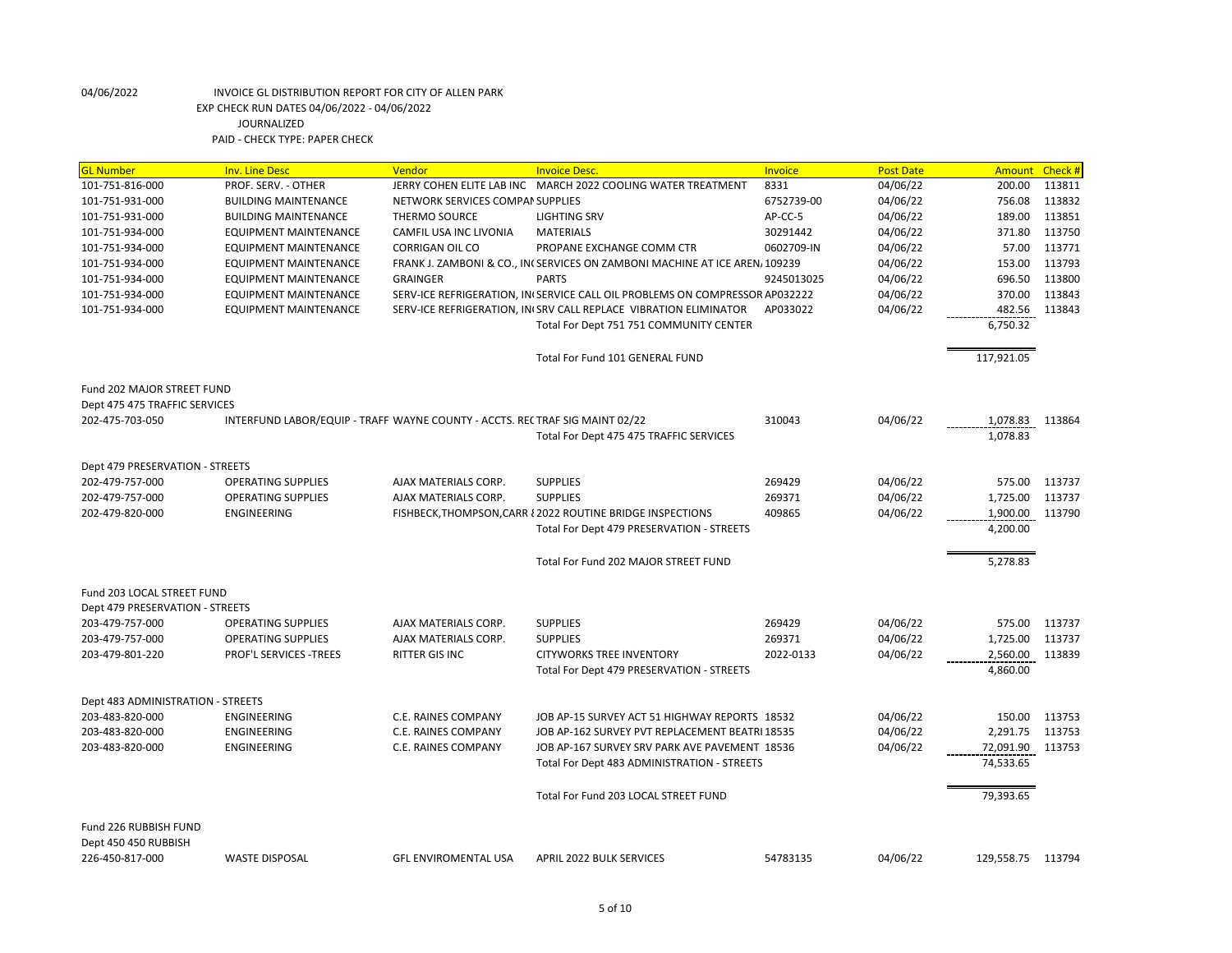| Total For Dept 450 450 RUBBISH<br>129,558.75<br>129,558.75<br>Total For Fund 226 RUBBISH FUND<br>Fund 249 BUILDING FUND<br>Dept 000<br>04/06/22<br>75.00<br>113753<br>249-000-246-500<br><b>ENGINEERING ESCROW</b><br>C.E. RAINES COMPANY<br>JOB AP-197 SURVEY SRV COMCAST SIGMA PLAI 18543<br>249-000-246-500<br>04/06/22<br>554.00<br>113753<br><b>ENGINEERING ESCROW</b><br>C.E. RAINES COMPANY<br>JOB AP-196 ENGINEERING PLAN REVIEW PENG. 18542<br>175.00<br>113753<br>249-000-246-500<br><b>ENGINEERING ESCROW</b><br><b>C.E. RAINES COMPANY</b><br>JOB AP-170 SURVEY SRV VERIZON FIBER ROUTE 18473<br>04/06/22<br>113753<br>04/06/22<br>287.00<br>249-000-246-500<br><b>ENGINEERING ESCROW</b><br>C.E. RAINES COMPANY<br>JOB AP-195 SURVEY AP HIGH SCHOOL ATHLETI(18479<br>150.00<br>113753<br>249-000-246-500<br><b>ENGINEERING ESCROW</b><br>C.E. RAINES COMPANY<br>JOB AP-196 SURVEY SRV MELNAP CONVERSION 18480<br>04/06/22<br><b>ENGINEERING ESCROW</b><br>JOB AP-194 SURVEY SRV COMCAST SIGNA PLAN 18478<br>04/06/22<br>100.00<br>113753<br>249-000-246-500<br>C.E. RAINES COMPANY<br>200.00<br>113753<br>249-000-246-500<br><b>ENGINEERING ESCROW</b><br>C.E. RAINES COMPANY<br>JOB AP-188 SURVEY SRV PLAN REVIEW TO 3350 18475<br>04/06/22<br>FEES REVENUE 154.00-15%=130.9( CERTIFIED FLOORING INSTALL REFUND ON PERMT PB220069<br><b>REFUND</b><br>04/06/22<br>130.90<br>113758<br>249-000-607-000<br>04/06/22<br>200.00<br>113826<br>249-000-608-000<br>RENTAL INSPECTION REVENUE<br>MCINTOSH KELLYE<br>REFUND DUPLICATE FOR RENTAL RENEWAL<br><b>REFUND</b><br>1,871.90<br>Total For Dept 000<br>Dept 371 371 BUILDING DEPARTMENT<br>249-371-853-000<br><b>TELEPHONE M BAKER</b><br><b>VERIZON WIRELESS</b><br>CITY HALL PHONE SERVICES 3/2-4/1/22<br>9903051362<br>04/06/22<br>197.49<br>113857<br>249-371-939-000<br>PARTS FOR 2007 FORD EXPLORER<br>359-239170<br>04/06/22<br>31.18<br>113795<br><b>VEHICLE MAINTENANCE</b><br><b>GLENDALE AUTO VALUE</b><br>233.66<br>113795<br>249-371-939-000<br><b>GLENDALE AUTO VALUE</b><br>PARTS FOR 2007 FORD EXPLORER<br>359-239002<br>04/06/22<br><b>VEHICLE MAINTENANCE</b><br>04/06/22<br>(79.79)<br>113795<br>249-371-939-000<br><b>VEHICLE MAINTENANCE</b><br><b>GLENDALE AUTO VALUE</b><br>RET PARTS FROM INV 239002<br>CM359-239417<br>140.89<br>113795<br>249-371-939-000<br><b>VEHICLE MAINTENANCE</b><br><b>GLENDALE AUTO VALUE</b><br>PARTS FOR 2007 FORD EXPLORER<br>359-239327<br>04/06/22<br>PARTS FOR 2006 FORD PICKUP<br>04/06/22<br>4.58<br>113795<br>249-371-939-000<br><b>VEHICLE MAINTENANCE</b><br><b>GLENDALE AUTO VALUE</b><br>359-239544<br><b>PARTS</b><br>04/06/22<br>113795<br>249-371-939-000<br><b>VEHICLE MAINTENANCE</b><br><b>GLENDALE AUTO VALUE</b><br>CM359-239262<br>(11.19)<br>516.82<br>Total For Dept 371 371 BUILDING DEPARTMENT<br>2,388.72<br>Total For Fund 249 BUILDING FUND<br>Fund 250 DDA OPERATING<br>Dept 000<br>250-000-716-000<br><b>MEDICAL</b><br><b>APRIL 2022</b><br>04/06/22<br>1,143.46<br>KIBBY, JENNIFER<br>APRIL 2022 MEDICAL REIMBURSEMENT<br>113816<br>113816<br>250-000-718-000<br>OPTICAL<br>KIBBY, JENNIFER<br>APRIL 2022 MEDICAL REIMBURSEMENT<br>APRIL 2022<br>04/06/22<br>11.40<br>32.00<br>113816<br>250-000-720-000<br><b>DENTAL</b><br>APRIL 2022 MEDICAL REIMBURSEMENT<br><b>APRIL 2022</b><br>04/06/22<br>KIBBY, JENNIFER<br>29,445.00<br>113848<br>250-000-801-001<br><b>LAWN SERVICES</b><br>STUART LEVE, INC<br>CITY SPRING CLEAN UP 2022<br>45124<br>04/06/22<br>5,177.50<br>113848<br>250-000-801-001<br><b>LAWN SERVICES</b><br>STUART LEVE, INC<br>PMT #1 OF 2022 LANDSCAPE MNT<br>45125<br>04/06/22<br><b>LEGAL SERVICES</b><br>A-02282022<br>04/06/22<br>1,500.00<br>113827<br>250-000-826-000<br>MILLER & MILLER, P.C.<br>FEB 2022 LEGAL SRV RETAINER<br><b>UTILITIES</b><br>DDA OFFICE USAGE 12/1-2/1/22<br>04/06/22<br>52.24<br>113743<br>250-000-920-000<br><b>ALLEN PARK WATER</b><br>6543 ALLEN<br>113776<br><b>UTILITIES</b><br>6543 ALLEN RD SRV 2/2-3/3/22<br>04/06/22<br>209.88<br>250-000-920-000<br><b>DTE ENERGY</b><br>910021109236<br>76.32<br>113777<br>250-000-920-000<br><b>UTILITIES</b><br><b>DTE ENERGY</b><br>6543 ALLEN SRV 2/2-3/3/22<br>910008199275<br>04/06/22<br>15500 BEATRICE PARKING LOT LIGHTS 2/2-3/3/910005331970<br>191.47<br>113778<br>250-000-920-000<br><b>UTILITIES</b><br><b>DTE ENERGY</b><br>04/06/22 | <b>GL</b> Number | <b>Inv. Line Desc</b> | Vendor            | <b>Invoice Desc.</b>     | Invoice      | <b>Post Date</b> | Amount Check # |        |
|--------------------------------------------------------------------------------------------------------------------------------------------------------------------------------------------------------------------------------------------------------------------------------------------------------------------------------------------------------------------------------------------------------------------------------------------------------------------------------------------------------------------------------------------------------------------------------------------------------------------------------------------------------------------------------------------------------------------------------------------------------------------------------------------------------------------------------------------------------------------------------------------------------------------------------------------------------------------------------------------------------------------------------------------------------------------------------------------------------------------------------------------------------------------------------------------------------------------------------------------------------------------------------------------------------------------------------------------------------------------------------------------------------------------------------------------------------------------------------------------------------------------------------------------------------------------------------------------------------------------------------------------------------------------------------------------------------------------------------------------------------------------------------------------------------------------------------------------------------------------------------------------------------------------------------------------------------------------------------------------------------------------------------------------------------------------------------------------------------------------------------------------------------------------------------------------------------------------------------------------------------------------------------------------------------------------------------------------------------------------------------------------------------------------------------------------------------------------------------------------------------------------------------------------------------------------------------------------------------------------------------------------------------------------------------------------------------------------------------------------------------------------------------------------------------------------------------------------------------------------------------------------------------------------------------------------------------------------------------------------------------------------------------------------------------------------------------------------------------------------------------------------------------------------------------------------------------------------------------------------------------------------------------------------------------------------------------------------------------------------------------------------------------------------------------------------------------------------------------------------------------------------------------------------------------------------------------------------------------------------------------------------------------------------------------------------------------------------------------------------------------------------------------------------------------------------------------------------------------------------------------------------------------------------------------------------------------------------------------------------------------------------------------------------------------------------------------------------------------------------------------------------------------------------------------------------------------------------------------------------------------------------------------------------------------------------------------------------------------------------------------------------------|------------------|-----------------------|-------------------|--------------------------|--------------|------------------|----------------|--------|
|                                                                                                                                                                                                                                                                                                                                                                                                                                                                                                                                                                                                                                                                                                                                                                                                                                                                                                                                                                                                                                                                                                                                                                                                                                                                                                                                                                                                                                                                                                                                                                                                                                                                                                                                                                                                                                                                                                                                                                                                                                                                                                                                                                                                                                                                                                                                                                                                                                                                                                                                                                                                                                                                                                                                                                                                                                                                                                                                                                                                                                                                                                                                                                                                                                                                                                                                                                                                                                                                                                                                                                                                                                                                                                                                                                                                                                                                                                                                                                                                                                                                                                                                                                                                                                                                                                                                                                                                  |                  |                       |                   |                          |              |                  |                |        |
|                                                                                                                                                                                                                                                                                                                                                                                                                                                                                                                                                                                                                                                                                                                                                                                                                                                                                                                                                                                                                                                                                                                                                                                                                                                                                                                                                                                                                                                                                                                                                                                                                                                                                                                                                                                                                                                                                                                                                                                                                                                                                                                                                                                                                                                                                                                                                                                                                                                                                                                                                                                                                                                                                                                                                                                                                                                                                                                                                                                                                                                                                                                                                                                                                                                                                                                                                                                                                                                                                                                                                                                                                                                                                                                                                                                                                                                                                                                                                                                                                                                                                                                                                                                                                                                                                                                                                                                                  |                  |                       |                   |                          |              |                  |                |        |
|                                                                                                                                                                                                                                                                                                                                                                                                                                                                                                                                                                                                                                                                                                                                                                                                                                                                                                                                                                                                                                                                                                                                                                                                                                                                                                                                                                                                                                                                                                                                                                                                                                                                                                                                                                                                                                                                                                                                                                                                                                                                                                                                                                                                                                                                                                                                                                                                                                                                                                                                                                                                                                                                                                                                                                                                                                                                                                                                                                                                                                                                                                                                                                                                                                                                                                                                                                                                                                                                                                                                                                                                                                                                                                                                                                                                                                                                                                                                                                                                                                                                                                                                                                                                                                                                                                                                                                                                  |                  |                       |                   |                          |              |                  |                |        |
|                                                                                                                                                                                                                                                                                                                                                                                                                                                                                                                                                                                                                                                                                                                                                                                                                                                                                                                                                                                                                                                                                                                                                                                                                                                                                                                                                                                                                                                                                                                                                                                                                                                                                                                                                                                                                                                                                                                                                                                                                                                                                                                                                                                                                                                                                                                                                                                                                                                                                                                                                                                                                                                                                                                                                                                                                                                                                                                                                                                                                                                                                                                                                                                                                                                                                                                                                                                                                                                                                                                                                                                                                                                                                                                                                                                                                                                                                                                                                                                                                                                                                                                                                                                                                                                                                                                                                                                                  |                  |                       |                   |                          |              |                  |                |        |
|                                                                                                                                                                                                                                                                                                                                                                                                                                                                                                                                                                                                                                                                                                                                                                                                                                                                                                                                                                                                                                                                                                                                                                                                                                                                                                                                                                                                                                                                                                                                                                                                                                                                                                                                                                                                                                                                                                                                                                                                                                                                                                                                                                                                                                                                                                                                                                                                                                                                                                                                                                                                                                                                                                                                                                                                                                                                                                                                                                                                                                                                                                                                                                                                                                                                                                                                                                                                                                                                                                                                                                                                                                                                                                                                                                                                                                                                                                                                                                                                                                                                                                                                                                                                                                                                                                                                                                                                  |                  |                       |                   |                          |              |                  |                |        |
|                                                                                                                                                                                                                                                                                                                                                                                                                                                                                                                                                                                                                                                                                                                                                                                                                                                                                                                                                                                                                                                                                                                                                                                                                                                                                                                                                                                                                                                                                                                                                                                                                                                                                                                                                                                                                                                                                                                                                                                                                                                                                                                                                                                                                                                                                                                                                                                                                                                                                                                                                                                                                                                                                                                                                                                                                                                                                                                                                                                                                                                                                                                                                                                                                                                                                                                                                                                                                                                                                                                                                                                                                                                                                                                                                                                                                                                                                                                                                                                                                                                                                                                                                                                                                                                                                                                                                                                                  |                  |                       |                   |                          |              |                  |                |        |
|                                                                                                                                                                                                                                                                                                                                                                                                                                                                                                                                                                                                                                                                                                                                                                                                                                                                                                                                                                                                                                                                                                                                                                                                                                                                                                                                                                                                                                                                                                                                                                                                                                                                                                                                                                                                                                                                                                                                                                                                                                                                                                                                                                                                                                                                                                                                                                                                                                                                                                                                                                                                                                                                                                                                                                                                                                                                                                                                                                                                                                                                                                                                                                                                                                                                                                                                                                                                                                                                                                                                                                                                                                                                                                                                                                                                                                                                                                                                                                                                                                                                                                                                                                                                                                                                                                                                                                                                  |                  |                       |                   |                          |              |                  |                |        |
|                                                                                                                                                                                                                                                                                                                                                                                                                                                                                                                                                                                                                                                                                                                                                                                                                                                                                                                                                                                                                                                                                                                                                                                                                                                                                                                                                                                                                                                                                                                                                                                                                                                                                                                                                                                                                                                                                                                                                                                                                                                                                                                                                                                                                                                                                                                                                                                                                                                                                                                                                                                                                                                                                                                                                                                                                                                                                                                                                                                                                                                                                                                                                                                                                                                                                                                                                                                                                                                                                                                                                                                                                                                                                                                                                                                                                                                                                                                                                                                                                                                                                                                                                                                                                                                                                                                                                                                                  |                  |                       |                   |                          |              |                  |                |        |
|                                                                                                                                                                                                                                                                                                                                                                                                                                                                                                                                                                                                                                                                                                                                                                                                                                                                                                                                                                                                                                                                                                                                                                                                                                                                                                                                                                                                                                                                                                                                                                                                                                                                                                                                                                                                                                                                                                                                                                                                                                                                                                                                                                                                                                                                                                                                                                                                                                                                                                                                                                                                                                                                                                                                                                                                                                                                                                                                                                                                                                                                                                                                                                                                                                                                                                                                                                                                                                                                                                                                                                                                                                                                                                                                                                                                                                                                                                                                                                                                                                                                                                                                                                                                                                                                                                                                                                                                  |                  |                       |                   |                          |              |                  |                |        |
|                                                                                                                                                                                                                                                                                                                                                                                                                                                                                                                                                                                                                                                                                                                                                                                                                                                                                                                                                                                                                                                                                                                                                                                                                                                                                                                                                                                                                                                                                                                                                                                                                                                                                                                                                                                                                                                                                                                                                                                                                                                                                                                                                                                                                                                                                                                                                                                                                                                                                                                                                                                                                                                                                                                                                                                                                                                                                                                                                                                                                                                                                                                                                                                                                                                                                                                                                                                                                                                                                                                                                                                                                                                                                                                                                                                                                                                                                                                                                                                                                                                                                                                                                                                                                                                                                                                                                                                                  |                  |                       |                   |                          |              |                  |                |        |
|                                                                                                                                                                                                                                                                                                                                                                                                                                                                                                                                                                                                                                                                                                                                                                                                                                                                                                                                                                                                                                                                                                                                                                                                                                                                                                                                                                                                                                                                                                                                                                                                                                                                                                                                                                                                                                                                                                                                                                                                                                                                                                                                                                                                                                                                                                                                                                                                                                                                                                                                                                                                                                                                                                                                                                                                                                                                                                                                                                                                                                                                                                                                                                                                                                                                                                                                                                                                                                                                                                                                                                                                                                                                                                                                                                                                                                                                                                                                                                                                                                                                                                                                                                                                                                                                                                                                                                                                  |                  |                       |                   |                          |              |                  |                |        |
|                                                                                                                                                                                                                                                                                                                                                                                                                                                                                                                                                                                                                                                                                                                                                                                                                                                                                                                                                                                                                                                                                                                                                                                                                                                                                                                                                                                                                                                                                                                                                                                                                                                                                                                                                                                                                                                                                                                                                                                                                                                                                                                                                                                                                                                                                                                                                                                                                                                                                                                                                                                                                                                                                                                                                                                                                                                                                                                                                                                                                                                                                                                                                                                                                                                                                                                                                                                                                                                                                                                                                                                                                                                                                                                                                                                                                                                                                                                                                                                                                                                                                                                                                                                                                                                                                                                                                                                                  |                  |                       |                   |                          |              |                  |                |        |
|                                                                                                                                                                                                                                                                                                                                                                                                                                                                                                                                                                                                                                                                                                                                                                                                                                                                                                                                                                                                                                                                                                                                                                                                                                                                                                                                                                                                                                                                                                                                                                                                                                                                                                                                                                                                                                                                                                                                                                                                                                                                                                                                                                                                                                                                                                                                                                                                                                                                                                                                                                                                                                                                                                                                                                                                                                                                                                                                                                                                                                                                                                                                                                                                                                                                                                                                                                                                                                                                                                                                                                                                                                                                                                                                                                                                                                                                                                                                                                                                                                                                                                                                                                                                                                                                                                                                                                                                  |                  |                       |                   |                          |              |                  |                |        |
|                                                                                                                                                                                                                                                                                                                                                                                                                                                                                                                                                                                                                                                                                                                                                                                                                                                                                                                                                                                                                                                                                                                                                                                                                                                                                                                                                                                                                                                                                                                                                                                                                                                                                                                                                                                                                                                                                                                                                                                                                                                                                                                                                                                                                                                                                                                                                                                                                                                                                                                                                                                                                                                                                                                                                                                                                                                                                                                                                                                                                                                                                                                                                                                                                                                                                                                                                                                                                                                                                                                                                                                                                                                                                                                                                                                                                                                                                                                                                                                                                                                                                                                                                                                                                                                                                                                                                                                                  |                  |                       |                   |                          |              |                  |                |        |
|                                                                                                                                                                                                                                                                                                                                                                                                                                                                                                                                                                                                                                                                                                                                                                                                                                                                                                                                                                                                                                                                                                                                                                                                                                                                                                                                                                                                                                                                                                                                                                                                                                                                                                                                                                                                                                                                                                                                                                                                                                                                                                                                                                                                                                                                                                                                                                                                                                                                                                                                                                                                                                                                                                                                                                                                                                                                                                                                                                                                                                                                                                                                                                                                                                                                                                                                                                                                                                                                                                                                                                                                                                                                                                                                                                                                                                                                                                                                                                                                                                                                                                                                                                                                                                                                                                                                                                                                  |                  |                       |                   |                          |              |                  |                |        |
|                                                                                                                                                                                                                                                                                                                                                                                                                                                                                                                                                                                                                                                                                                                                                                                                                                                                                                                                                                                                                                                                                                                                                                                                                                                                                                                                                                                                                                                                                                                                                                                                                                                                                                                                                                                                                                                                                                                                                                                                                                                                                                                                                                                                                                                                                                                                                                                                                                                                                                                                                                                                                                                                                                                                                                                                                                                                                                                                                                                                                                                                                                                                                                                                                                                                                                                                                                                                                                                                                                                                                                                                                                                                                                                                                                                                                                                                                                                                                                                                                                                                                                                                                                                                                                                                                                                                                                                                  |                  |                       |                   |                          |              |                  |                |        |
|                                                                                                                                                                                                                                                                                                                                                                                                                                                                                                                                                                                                                                                                                                                                                                                                                                                                                                                                                                                                                                                                                                                                                                                                                                                                                                                                                                                                                                                                                                                                                                                                                                                                                                                                                                                                                                                                                                                                                                                                                                                                                                                                                                                                                                                                                                                                                                                                                                                                                                                                                                                                                                                                                                                                                                                                                                                                                                                                                                                                                                                                                                                                                                                                                                                                                                                                                                                                                                                                                                                                                                                                                                                                                                                                                                                                                                                                                                                                                                                                                                                                                                                                                                                                                                                                                                                                                                                                  |                  |                       |                   |                          |              |                  |                |        |
|                                                                                                                                                                                                                                                                                                                                                                                                                                                                                                                                                                                                                                                                                                                                                                                                                                                                                                                                                                                                                                                                                                                                                                                                                                                                                                                                                                                                                                                                                                                                                                                                                                                                                                                                                                                                                                                                                                                                                                                                                                                                                                                                                                                                                                                                                                                                                                                                                                                                                                                                                                                                                                                                                                                                                                                                                                                                                                                                                                                                                                                                                                                                                                                                                                                                                                                                                                                                                                                                                                                                                                                                                                                                                                                                                                                                                                                                                                                                                                                                                                                                                                                                                                                                                                                                                                                                                                                                  |                  |                       |                   |                          |              |                  |                |        |
|                                                                                                                                                                                                                                                                                                                                                                                                                                                                                                                                                                                                                                                                                                                                                                                                                                                                                                                                                                                                                                                                                                                                                                                                                                                                                                                                                                                                                                                                                                                                                                                                                                                                                                                                                                                                                                                                                                                                                                                                                                                                                                                                                                                                                                                                                                                                                                                                                                                                                                                                                                                                                                                                                                                                                                                                                                                                                                                                                                                                                                                                                                                                                                                                                                                                                                                                                                                                                                                                                                                                                                                                                                                                                                                                                                                                                                                                                                                                                                                                                                                                                                                                                                                                                                                                                                                                                                                                  |                  |                       |                   |                          |              |                  |                |        |
|                                                                                                                                                                                                                                                                                                                                                                                                                                                                                                                                                                                                                                                                                                                                                                                                                                                                                                                                                                                                                                                                                                                                                                                                                                                                                                                                                                                                                                                                                                                                                                                                                                                                                                                                                                                                                                                                                                                                                                                                                                                                                                                                                                                                                                                                                                                                                                                                                                                                                                                                                                                                                                                                                                                                                                                                                                                                                                                                                                                                                                                                                                                                                                                                                                                                                                                                                                                                                                                                                                                                                                                                                                                                                                                                                                                                                                                                                                                                                                                                                                                                                                                                                                                                                                                                                                                                                                                                  |                  |                       |                   |                          |              |                  |                |        |
|                                                                                                                                                                                                                                                                                                                                                                                                                                                                                                                                                                                                                                                                                                                                                                                                                                                                                                                                                                                                                                                                                                                                                                                                                                                                                                                                                                                                                                                                                                                                                                                                                                                                                                                                                                                                                                                                                                                                                                                                                                                                                                                                                                                                                                                                                                                                                                                                                                                                                                                                                                                                                                                                                                                                                                                                                                                                                                                                                                                                                                                                                                                                                                                                                                                                                                                                                                                                                                                                                                                                                                                                                                                                                                                                                                                                                                                                                                                                                                                                                                                                                                                                                                                                                                                                                                                                                                                                  |                  |                       |                   |                          |              |                  |                |        |
|                                                                                                                                                                                                                                                                                                                                                                                                                                                                                                                                                                                                                                                                                                                                                                                                                                                                                                                                                                                                                                                                                                                                                                                                                                                                                                                                                                                                                                                                                                                                                                                                                                                                                                                                                                                                                                                                                                                                                                                                                                                                                                                                                                                                                                                                                                                                                                                                                                                                                                                                                                                                                                                                                                                                                                                                                                                                                                                                                                                                                                                                                                                                                                                                                                                                                                                                                                                                                                                                                                                                                                                                                                                                                                                                                                                                                                                                                                                                                                                                                                                                                                                                                                                                                                                                                                                                                                                                  |                  |                       |                   |                          |              |                  |                |        |
|                                                                                                                                                                                                                                                                                                                                                                                                                                                                                                                                                                                                                                                                                                                                                                                                                                                                                                                                                                                                                                                                                                                                                                                                                                                                                                                                                                                                                                                                                                                                                                                                                                                                                                                                                                                                                                                                                                                                                                                                                                                                                                                                                                                                                                                                                                                                                                                                                                                                                                                                                                                                                                                                                                                                                                                                                                                                                                                                                                                                                                                                                                                                                                                                                                                                                                                                                                                                                                                                                                                                                                                                                                                                                                                                                                                                                                                                                                                                                                                                                                                                                                                                                                                                                                                                                                                                                                                                  |                  |                       |                   |                          |              |                  |                |        |
|                                                                                                                                                                                                                                                                                                                                                                                                                                                                                                                                                                                                                                                                                                                                                                                                                                                                                                                                                                                                                                                                                                                                                                                                                                                                                                                                                                                                                                                                                                                                                                                                                                                                                                                                                                                                                                                                                                                                                                                                                                                                                                                                                                                                                                                                                                                                                                                                                                                                                                                                                                                                                                                                                                                                                                                                                                                                                                                                                                                                                                                                                                                                                                                                                                                                                                                                                                                                                                                                                                                                                                                                                                                                                                                                                                                                                                                                                                                                                                                                                                                                                                                                                                                                                                                                                                                                                                                                  |                  |                       |                   |                          |              |                  |                |        |
|                                                                                                                                                                                                                                                                                                                                                                                                                                                                                                                                                                                                                                                                                                                                                                                                                                                                                                                                                                                                                                                                                                                                                                                                                                                                                                                                                                                                                                                                                                                                                                                                                                                                                                                                                                                                                                                                                                                                                                                                                                                                                                                                                                                                                                                                                                                                                                                                                                                                                                                                                                                                                                                                                                                                                                                                                                                                                                                                                                                                                                                                                                                                                                                                                                                                                                                                                                                                                                                                                                                                                                                                                                                                                                                                                                                                                                                                                                                                                                                                                                                                                                                                                                                                                                                                                                                                                                                                  |                  |                       |                   |                          |              |                  |                |        |
|                                                                                                                                                                                                                                                                                                                                                                                                                                                                                                                                                                                                                                                                                                                                                                                                                                                                                                                                                                                                                                                                                                                                                                                                                                                                                                                                                                                                                                                                                                                                                                                                                                                                                                                                                                                                                                                                                                                                                                                                                                                                                                                                                                                                                                                                                                                                                                                                                                                                                                                                                                                                                                                                                                                                                                                                                                                                                                                                                                                                                                                                                                                                                                                                                                                                                                                                                                                                                                                                                                                                                                                                                                                                                                                                                                                                                                                                                                                                                                                                                                                                                                                                                                                                                                                                                                                                                                                                  |                  |                       |                   |                          |              |                  |                |        |
|                                                                                                                                                                                                                                                                                                                                                                                                                                                                                                                                                                                                                                                                                                                                                                                                                                                                                                                                                                                                                                                                                                                                                                                                                                                                                                                                                                                                                                                                                                                                                                                                                                                                                                                                                                                                                                                                                                                                                                                                                                                                                                                                                                                                                                                                                                                                                                                                                                                                                                                                                                                                                                                                                                                                                                                                                                                                                                                                                                                                                                                                                                                                                                                                                                                                                                                                                                                                                                                                                                                                                                                                                                                                                                                                                                                                                                                                                                                                                                                                                                                                                                                                                                                                                                                                                                                                                                                                  |                  |                       |                   |                          |              |                  |                |        |
|                                                                                                                                                                                                                                                                                                                                                                                                                                                                                                                                                                                                                                                                                                                                                                                                                                                                                                                                                                                                                                                                                                                                                                                                                                                                                                                                                                                                                                                                                                                                                                                                                                                                                                                                                                                                                                                                                                                                                                                                                                                                                                                                                                                                                                                                                                                                                                                                                                                                                                                                                                                                                                                                                                                                                                                                                                                                                                                                                                                                                                                                                                                                                                                                                                                                                                                                                                                                                                                                                                                                                                                                                                                                                                                                                                                                                                                                                                                                                                                                                                                                                                                                                                                                                                                                                                                                                                                                  |                  |                       |                   |                          |              |                  |                |        |
|                                                                                                                                                                                                                                                                                                                                                                                                                                                                                                                                                                                                                                                                                                                                                                                                                                                                                                                                                                                                                                                                                                                                                                                                                                                                                                                                                                                                                                                                                                                                                                                                                                                                                                                                                                                                                                                                                                                                                                                                                                                                                                                                                                                                                                                                                                                                                                                                                                                                                                                                                                                                                                                                                                                                                                                                                                                                                                                                                                                                                                                                                                                                                                                                                                                                                                                                                                                                                                                                                                                                                                                                                                                                                                                                                                                                                                                                                                                                                                                                                                                                                                                                                                                                                                                                                                                                                                                                  |                  |                       |                   |                          |              |                  |                |        |
|                                                                                                                                                                                                                                                                                                                                                                                                                                                                                                                                                                                                                                                                                                                                                                                                                                                                                                                                                                                                                                                                                                                                                                                                                                                                                                                                                                                                                                                                                                                                                                                                                                                                                                                                                                                                                                                                                                                                                                                                                                                                                                                                                                                                                                                                                                                                                                                                                                                                                                                                                                                                                                                                                                                                                                                                                                                                                                                                                                                                                                                                                                                                                                                                                                                                                                                                                                                                                                                                                                                                                                                                                                                                                                                                                                                                                                                                                                                                                                                                                                                                                                                                                                                                                                                                                                                                                                                                  |                  |                       |                   |                          |              |                  |                |        |
|                                                                                                                                                                                                                                                                                                                                                                                                                                                                                                                                                                                                                                                                                                                                                                                                                                                                                                                                                                                                                                                                                                                                                                                                                                                                                                                                                                                                                                                                                                                                                                                                                                                                                                                                                                                                                                                                                                                                                                                                                                                                                                                                                                                                                                                                                                                                                                                                                                                                                                                                                                                                                                                                                                                                                                                                                                                                                                                                                                                                                                                                                                                                                                                                                                                                                                                                                                                                                                                                                                                                                                                                                                                                                                                                                                                                                                                                                                                                                                                                                                                                                                                                                                                                                                                                                                                                                                                                  |                  |                       |                   |                          |              |                  |                |        |
|                                                                                                                                                                                                                                                                                                                                                                                                                                                                                                                                                                                                                                                                                                                                                                                                                                                                                                                                                                                                                                                                                                                                                                                                                                                                                                                                                                                                                                                                                                                                                                                                                                                                                                                                                                                                                                                                                                                                                                                                                                                                                                                                                                                                                                                                                                                                                                                                                                                                                                                                                                                                                                                                                                                                                                                                                                                                                                                                                                                                                                                                                                                                                                                                                                                                                                                                                                                                                                                                                                                                                                                                                                                                                                                                                                                                                                                                                                                                                                                                                                                                                                                                                                                                                                                                                                                                                                                                  |                  |                       |                   |                          |              |                  |                |        |
|                                                                                                                                                                                                                                                                                                                                                                                                                                                                                                                                                                                                                                                                                                                                                                                                                                                                                                                                                                                                                                                                                                                                                                                                                                                                                                                                                                                                                                                                                                                                                                                                                                                                                                                                                                                                                                                                                                                                                                                                                                                                                                                                                                                                                                                                                                                                                                                                                                                                                                                                                                                                                                                                                                                                                                                                                                                                                                                                                                                                                                                                                                                                                                                                                                                                                                                                                                                                                                                                                                                                                                                                                                                                                                                                                                                                                                                                                                                                                                                                                                                                                                                                                                                                                                                                                                                                                                                                  |                  |                       |                   |                          |              |                  |                |        |
|                                                                                                                                                                                                                                                                                                                                                                                                                                                                                                                                                                                                                                                                                                                                                                                                                                                                                                                                                                                                                                                                                                                                                                                                                                                                                                                                                                                                                                                                                                                                                                                                                                                                                                                                                                                                                                                                                                                                                                                                                                                                                                                                                                                                                                                                                                                                                                                                                                                                                                                                                                                                                                                                                                                                                                                                                                                                                                                                                                                                                                                                                                                                                                                                                                                                                                                                                                                                                                                                                                                                                                                                                                                                                                                                                                                                                                                                                                                                                                                                                                                                                                                                                                                                                                                                                                                                                                                                  |                  |                       |                   |                          |              |                  |                |        |
|                                                                                                                                                                                                                                                                                                                                                                                                                                                                                                                                                                                                                                                                                                                                                                                                                                                                                                                                                                                                                                                                                                                                                                                                                                                                                                                                                                                                                                                                                                                                                                                                                                                                                                                                                                                                                                                                                                                                                                                                                                                                                                                                                                                                                                                                                                                                                                                                                                                                                                                                                                                                                                                                                                                                                                                                                                                                                                                                                                                                                                                                                                                                                                                                                                                                                                                                                                                                                                                                                                                                                                                                                                                                                                                                                                                                                                                                                                                                                                                                                                                                                                                                                                                                                                                                                                                                                                                                  |                  |                       |                   |                          |              |                  |                |        |
|                                                                                                                                                                                                                                                                                                                                                                                                                                                                                                                                                                                                                                                                                                                                                                                                                                                                                                                                                                                                                                                                                                                                                                                                                                                                                                                                                                                                                                                                                                                                                                                                                                                                                                                                                                                                                                                                                                                                                                                                                                                                                                                                                                                                                                                                                                                                                                                                                                                                                                                                                                                                                                                                                                                                                                                                                                                                                                                                                                                                                                                                                                                                                                                                                                                                                                                                                                                                                                                                                                                                                                                                                                                                                                                                                                                                                                                                                                                                                                                                                                                                                                                                                                                                                                                                                                                                                                                                  |                  |                       |                   |                          |              |                  |                |        |
|                                                                                                                                                                                                                                                                                                                                                                                                                                                                                                                                                                                                                                                                                                                                                                                                                                                                                                                                                                                                                                                                                                                                                                                                                                                                                                                                                                                                                                                                                                                                                                                                                                                                                                                                                                                                                                                                                                                                                                                                                                                                                                                                                                                                                                                                                                                                                                                                                                                                                                                                                                                                                                                                                                                                                                                                                                                                                                                                                                                                                                                                                                                                                                                                                                                                                                                                                                                                                                                                                                                                                                                                                                                                                                                                                                                                                                                                                                                                                                                                                                                                                                                                                                                                                                                                                                                                                                                                  |                  |                       |                   |                          |              |                  |                |        |
|                                                                                                                                                                                                                                                                                                                                                                                                                                                                                                                                                                                                                                                                                                                                                                                                                                                                                                                                                                                                                                                                                                                                                                                                                                                                                                                                                                                                                                                                                                                                                                                                                                                                                                                                                                                                                                                                                                                                                                                                                                                                                                                                                                                                                                                                                                                                                                                                                                                                                                                                                                                                                                                                                                                                                                                                                                                                                                                                                                                                                                                                                                                                                                                                                                                                                                                                                                                                                                                                                                                                                                                                                                                                                                                                                                                                                                                                                                                                                                                                                                                                                                                                                                                                                                                                                                                                                                                                  |                  |                       |                   |                          |              |                  |                |        |
|                                                                                                                                                                                                                                                                                                                                                                                                                                                                                                                                                                                                                                                                                                                                                                                                                                                                                                                                                                                                                                                                                                                                                                                                                                                                                                                                                                                                                                                                                                                                                                                                                                                                                                                                                                                                                                                                                                                                                                                                                                                                                                                                                                                                                                                                                                                                                                                                                                                                                                                                                                                                                                                                                                                                                                                                                                                                                                                                                                                                                                                                                                                                                                                                                                                                                                                                                                                                                                                                                                                                                                                                                                                                                                                                                                                                                                                                                                                                                                                                                                                                                                                                                                                                                                                                                                                                                                                                  |                  |                       |                   |                          |              |                  |                |        |
|                                                                                                                                                                                                                                                                                                                                                                                                                                                                                                                                                                                                                                                                                                                                                                                                                                                                                                                                                                                                                                                                                                                                                                                                                                                                                                                                                                                                                                                                                                                                                                                                                                                                                                                                                                                                                                                                                                                                                                                                                                                                                                                                                                                                                                                                                                                                                                                                                                                                                                                                                                                                                                                                                                                                                                                                                                                                                                                                                                                                                                                                                                                                                                                                                                                                                                                                                                                                                                                                                                                                                                                                                                                                                                                                                                                                                                                                                                                                                                                                                                                                                                                                                                                                                                                                                                                                                                                                  | 250-000-920-000  | <b>UTILITIES</b>      | <b>DTE ENERGY</b> | 5951 ALLEN RD 2/2-3/3/22 | 910007536998 | 04/06/22         | 229.11         | 113779 |
| 33.85<br>113780<br><b>UTILITIES</b><br><b>DTE ENERGY</b><br>17425 ECORSE PARKING LOT LIGHTS 2/10-3/10 910007536873<br>04/06/22                                                                                                                                                                                                                                                                                                                                                                                                                                                                                                                                                                                                                                                                                                                                                                                                                                                                                                                                                                                                                                                                                                                                                                                                                                                                                                                                                                                                                                                                                                                                                                                                                                                                                                                                                                                                                                                                                                                                                                                                                                                                                                                                                                                                                                                                                                                                                                                                                                                                                                                                                                                                                                                                                                                                                                                                                                                                                                                                                                                                                                                                                                                                                                                                                                                                                                                                                                                                                                                                                                                                                                                                                                                                                                                                                                                                                                                                                                                                                                                                                                                                                                                                                                                                                                                                   | 250-000-920-000  |                       |                   |                          |              |                  |                |        |
| 113781<br><b>UTILITIES</b><br><b>DTE ENERGY</b><br>5301 ALLEN RD PARKING LOT LIGHTS 2/3-3/4/2 910006782213<br>04/06/22<br>96.27<br>250-000-920-000                                                                                                                                                                                                                                                                                                                                                                                                                                                                                                                                                                                                                                                                                                                                                                                                                                                                                                                                                                                                                                                                                                                                                                                                                                                                                                                                                                                                                                                                                                                                                                                                                                                                                                                                                                                                                                                                                                                                                                                                                                                                                                                                                                                                                                                                                                                                                                                                                                                                                                                                                                                                                                                                                                                                                                                                                                                                                                                                                                                                                                                                                                                                                                                                                                                                                                                                                                                                                                                                                                                                                                                                                                                                                                                                                                                                                                                                                                                                                                                                                                                                                                                                                                                                                                               |                  |                       |                   |                          |              |                  |                |        |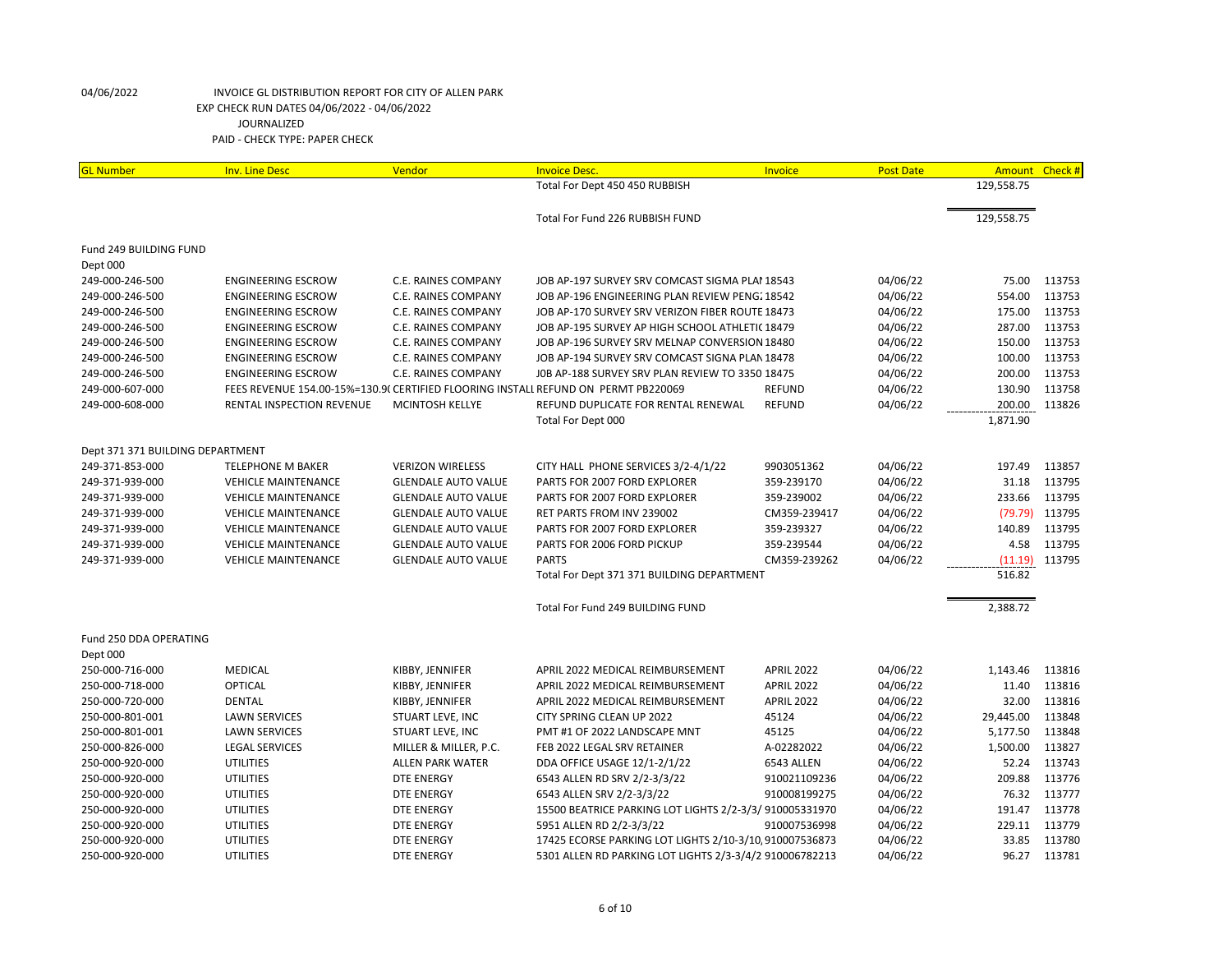| <b>GL Number</b>                 | <b>Inv. Line Desc</b>       | Vendor                                       | <b>Invoice Desc.</b>                                                             | Invoice           | <b>Post Date</b> | <b>Amount</b> | Check # |
|----------------------------------|-----------------------------|----------------------------------------------|----------------------------------------------------------------------------------|-------------------|------------------|---------------|---------|
| 250-000-931-000                  | <b>BUILDING MAINTENANCE</b> |                                              | ALLEN PARK DOWNTOWN DE REIMBURSEMENT FOR PETTY CASH                              | REIMBURSEMENT     | 04/06/22         | 256.31        | 113741  |
| 250-000-931-000                  | <b>BUILDING MAINTENANCE</b> | <b>HADDIX ELECTRIC</b>                       | MARCH 2022 LIGHT CHECK                                                           | 10765             | 04/06/22         | 1,557.50      | 113802  |
| 250-000-931-000                  | <b>BUILDING MAINTENANCE</b> | <b>HADDIX ELECTRIC</b>                       | REPLACE HIGHT VOLTAGE BOXES AND RESET AT 10781                                   |                   | 04/06/22         | 640.00        | 113802  |
| 250-000-960-000                  | MARKETING/PROMOTIONS        |                                              | ALLEN PARK DOWNTOWN DE REIMBURSEMENT FOR PETTY CASH                              | REIMBURSEMENT     | 04/06/22         | 222.02        | 113741  |
| 250-000-960-000                  | MARKETING/PROMOTIONS        | BIELAK, LAUREN-RIVIERA                       | FM VENDOR SOLICITATION CALLS & EMAILS                                            | 107               | 04/06/22         | 400.00        | 113748  |
| 250-000-960-000                  | MARKETING/PROMOTIONS        | COMMUNITY PUBLISIHG & M AP TODAY QI FOR 2022 |                                                                                  | 11355             | 04/06/22         | 700.00        | 113768  |
| 250-000-960-000                  | MARKETING/PROMOTIONS        | <b>CONPOTO LLC</b>                           | MONTHLY SUBSCRIPTION FOR DOWNTOWN D(2826                                         |                   | 04/06/22         | 149.00        | 113769  |
| 250-000-962-000                  | MISCELLANEOUS               |                                              | ALLEN PARK DOWNTOWN DE REIMBURSEMENT FOR PETTY CASH                              | REIMBURSEMENT     | 04/06/22         | 1,572.50      | 113741  |
| 250-000-975-000                  | <b>DESIGN COMMITTEE</b>     | C.E. RAINES COMPANY                          | LED RETRO ENGINEERING                                                            | 18540             | 04/06/22         | 320.00        | 113753  |
| 250-000-975-000                  | <b>DESIGN COMMITTEE</b>     | <b>CITY HALL</b>                             | DPS HOLIDYA LIGHTS/SNOW REMOVAL 2021-2( DPS SERVICE                              |                   | 04/06/22         | 5,000.00      | 113766  |
| 250-000-975-000                  | <b>DESIGN COMMITTEE</b>     | <b>KA DESIGNS</b>                            | FACADE DESIGN ASSISTANCE 6533 ALLEN                                              | 22001.1           | 04/06/22         | 250.00        | 113814  |
|                                  |                             |                                              | Total For Dept 000                                                               |                   |                  | 49,265.83     |         |
|                                  |                             |                                              |                                                                                  |                   |                  |               |         |
|                                  |                             |                                              | Total For Fund 250 DDA OPERATING                                                 |                   |                  | 49,265.83     |         |
|                                  |                             |                                              |                                                                                  |                   |                  |               |         |
| Fund 260 MI INDIGENT DEFENSE     |                             |                                              |                                                                                  |                   |                  |               |         |
| Dept 000                         |                             |                                              |                                                                                  |                   |                  |               |         |
| 260-000-826-000                  | <b>CITY ATTORNEY</b>        | <b>DERWOOD HAINES</b>                        | MARCH 2022 MIDC ATTORNEY SERVICES                                                | <b>MARCH 2022</b> | 04/06/22         | 350.00        | 113773  |
| 260-000-826-000                  | <b>CITY ATTORNEY</b>        | <b>JOHN GIANCOTTI</b>                        | MARCH 2022 MIDC ATTORNEY SERVICES                                                | <b>MARCH 2022</b> | 04/06/22         | 962.50        | 113812  |
| 260-000-826-000                  | <b>CITY ATTORNEY</b>        | JOHN GOLDPAUGH                               | MARCH 2022 MISC ATTORNEY SERVICES                                                | <b>MARCH 2022</b> | 04/06/22         | 812.50        | 113813  |
| 260-000-826-000                  | <b>CITY ATTORNEY</b>        | <b>TIMOTHY KEWIN</b>                         | MARCH 2022 MIDC ATTORNEY SERVICES                                                | <b>MARCH 2022</b> | 04/06/22         | 4,056.25      | 113852  |
|                                  |                             |                                              | Total For Dept 000                                                               |                   |                  | 6,181.25      |         |
|                                  |                             |                                              |                                                                                  |                   |                  |               |         |
|                                  |                             |                                              | Total For Fund 260 MI INDIGENT DEFENSE                                           |                   |                  | 6,181.25      |         |
|                                  |                             |                                              |                                                                                  |                   |                  |               |         |
| Fund 266 DRUG FORFEITURE - STATE |                             |                                              |                                                                                  |                   |                  |               |         |
| Dept 000                         |                             |                                              |                                                                                  |                   |                  |               |         |
| 266-000-657-000                  |                             |                                              | FORFEITED MONIES-STATE&LOCAL ALPHA PSYCHOLOGICAL SERV NEW HIRE PHSCH ESAM PAPPAS | 03182022          | 04/06/22         | 725.00        | 113738  |
| 266-000-982-000                  | COMPUTER EQUIP/SOFTWARE     | CDW GOVERNMENT, LLC                          | IT EQUIPMENT FOR POLICE DEPT                                                     | T265025           | 04/06/22         | 7,881.07      | 113752  |
| 266-000-982-000                  | COMPUTER EQUIP/SOFTWARE     | CDW GOVERNMENT, LLC                          | IT EQUIPMENT FOR POLICE DEPT                                                     | T328224           | 04/06/22         | 2,345.25      | 113752  |
| 266-000-982-000                  |                             |                                              |                                                                                  | T392940           | 04/06/22         | 64.40         | 113752  |
|                                  | COMPUTER EQUIP/SOFTWARE     | CDW GOVERNMENT, LLC                          | IT EQUIPMENT POLICE DEPT                                                         |                   |                  |               |         |
| 266-000-982-000                  | COMPUTER EQUIP/SOFTWARE     | CDW GOVERNMENT, LLC                          | IT EQUIPMENT POLICE DEPT                                                         | T458956           | 04/06/22         | 2,444.84      | 113752  |
|                                  |                             |                                              | Total For Dept 000                                                               |                   |                  | 13,460.56     |         |
|                                  |                             |                                              |                                                                                  |                   |                  |               |         |
|                                  |                             |                                              | Total For Fund 266 DRUG FORFEITURE - STATE                                       |                   |                  | 13,460.56     |         |
| Fund 271 LIBRARY                 |                             |                                              |                                                                                  |                   |                  |               |         |
|                                  |                             |                                              |                                                                                  |                   |                  |               |         |
| Dept 000                         |                             |                                              |                                                                                  |                   |                  |               |         |
| 271-000-728-000                  | <b>OFFICE SUPPLIES</b>      | <b>GLOBAL OFFICE SOLUTIONS</b>               | <b>LIBRARY SUPPLIES</b>                                                          | CSUM-103219       | 04/06/22         | 306.74        | 113798  |
| 271-000-757-000                  | <b>OPERATING SUPPLIES</b>   | SWINEHART, BRANDI                            | REIMBURSEMENT FOR PROGRAM SUPPLIES                                               | REIMBURSEMENT     | 04/06/22         | 109.98        | 113849  |
| 271-000-827-000                  | <b>LIBRARY SERVICES</b>     | THE LIBRARY NETWORK                          | CIRCUIT SPEED SRV 1/1/22-3/31/22                                                 | 69837             | 04/06/22         | 1,310.67      | 113850  |
| 271-000-827-000                  | <b>LIBRARY SERVICES</b>     |                                              | UNIQUE MANAGEMENT SERV PLACEMENTS 3/2/20 & 3/16/20                               | 594376            | 04/06/22         | 26.85         | 113854  |
| 271-000-828-000                  | <b>MATERIALS</b>            | <b>BAKER &amp; TAYLOR</b>                    | <b>MATERIALS FOR LIBRARY</b>                                                     | 2036570973        | 04/06/22         | 5.99          | 113744  |
| 271-000-828-000                  | <b>MATERIALS</b>            | <b>BAKER &amp; TAYLOR</b>                    | <b>MATERIALS FOR LIBRARY</b>                                                     | 2036596186        | 04/06/22         | 169.88        | 113744  |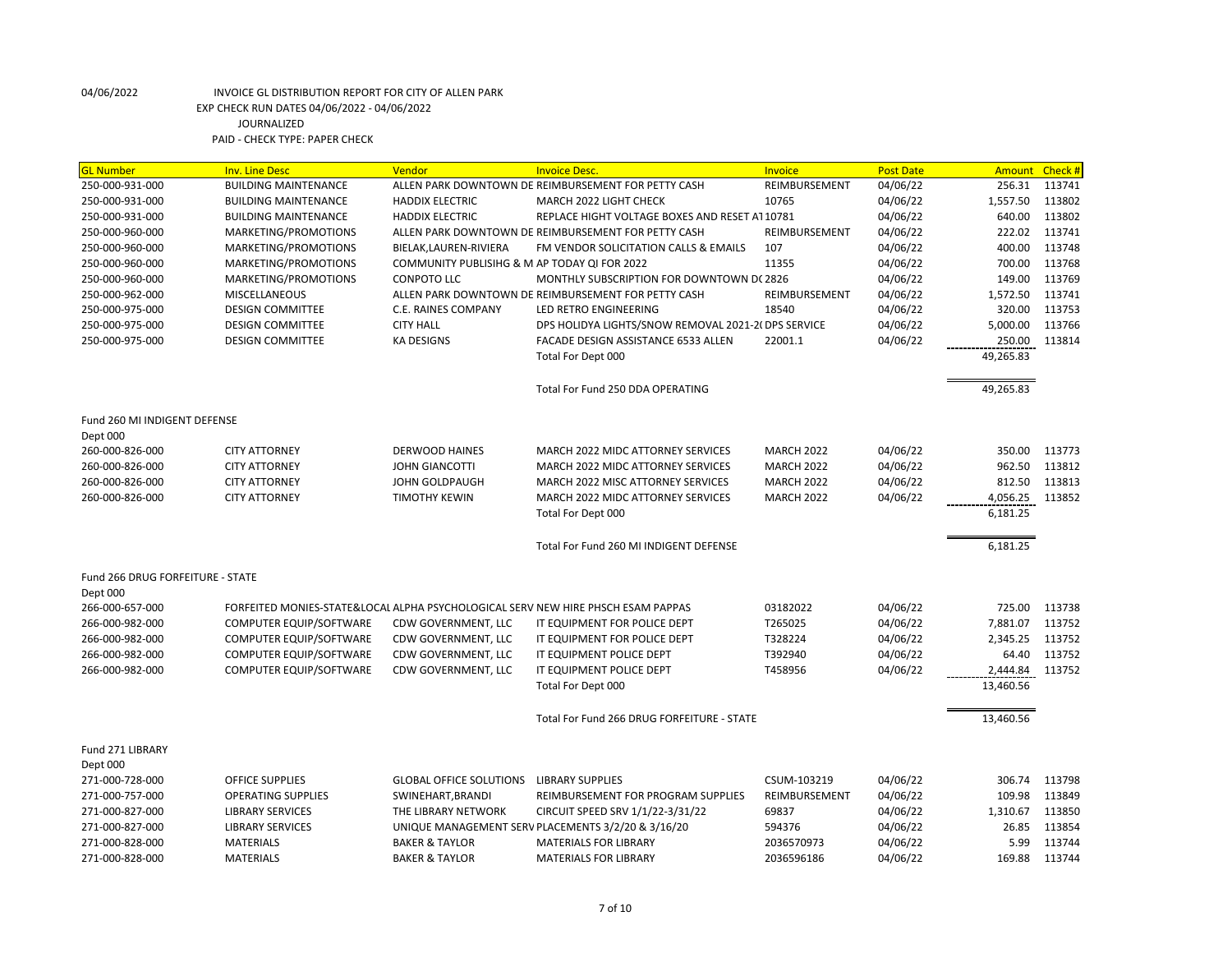| <b>GL Number</b>       | <b>Inv. Line Desc</b>            | <b>Vendor</b>                             | <b>Invoice Desc.</b>                                          | Invoice             | <b>Post Date</b> | Amount     | Check # |
|------------------------|----------------------------------|-------------------------------------------|---------------------------------------------------------------|---------------------|------------------|------------|---------|
| 271-000-828-000        | <b>MATERIALS</b>                 | <b>BAKER &amp; TAYLOR</b>                 | <b>MATERIALS FOR LIBRARY</b>                                  | 2036603740          | 04/06/22         | 60.55      | 113744  |
| 271-000-828-000        | <b>MATERIALS</b>                 | BESTSELLERS AUDIO, LLC                    | <b>AUDIOBOOKS FOR LIBRARY</b>                                 | 8556                | 04/06/22         | 387.99     | 113747  |
| 271-000-828-000        | <b>MATERIALS</b>                 | THE LIBRARY NETWORK                       | OVERDRIVE MAG SUBCRIPTION 4/23/22-4/22/269794                 |                     | 04/06/22         | 279.48     | 113850  |
| 271-000-900-000        | PRINTING & PUBLISHING            |                                           | COMMUNITY PUBLISIHG & M SUBSCRIPTION SRV FOR ALLEN PARK TODAY | 11354               | 04/06/22         | 350.00     | 113768  |
| 271-000-931-000        | LIBRARY RENTAL REF#21151109      | <b>HINCKLEY SPRINGS</b>                   | REF #21151109 -21151105 LIBRARY FILTRATION 21151106032622     |                     | 04/06/22         | 177.25     | 113805  |
|                        |                                  |                                           | Total For Dept 000                                            |                     |                  | 3,185.38   |         |
|                        |                                  |                                           | <b>Total For Fund 271 LIBRARY</b>                             |                     |                  | 3,185.38   |         |
| Fund 592 WATER & SEWER |                                  |                                           |                                                               |                     |                  |            |         |
| Dept 000               |                                  |                                           |                                                               |                     |                  |            |         |
| 592-000-275-000        | 2 READY TO SERVE                 |                                           | MELVINDALE-NORTHERN ALL UB refund for account: 401-EN045-00   | <b>REFUND</b>       | 04/06/22         | 772.38     | 113829  |
| 592-000-275-000        | 10-WATER                         | MICHIGAN TITLE AGENCY                     | UB refund for account: 050-KE155-82                           | <b>REFUND</b>       | 04/06/22         | 6.81       | 113830  |
|                        |                                  |                                           | Total For Dept 000                                            |                     |                  | 779.19     |         |
| Dept 600 WATER         |                                  |                                           |                                                               |                     |                  |            |         |
| 592-600-745-400        | <b>METER MAINTENANCE</b>         | <b>CORE &amp; MAIN LP</b>                 | B/O PARTS FROM INV Q459395                                    | Q297998             | 04/06/22         | 8.00       | 113770  |
| 592-600-745-400        | <b>METER MAINTENANCE</b>         | <b>CORE &amp; MAIN LP</b>                 | <b>FLAGS</b>                                                  | Q459395             | 04/06/22         | 240.00     | 113770  |
| 592-600-745-400        | <b>METER MAINTENANCE</b>         | ETNA SUPPLY COMPANY                       | <b>PARTS</b>                                                  | S104371312.001      | 04/06/22         | 900.00     | 113785  |
| 592-600-748-000        | <b>HYDRANT MAINTENANCE</b>       |                                           | GV CEMENT CONTRACTING C FIRE HYDRANTS SERV AT DPW DEPT        | 2575 AP DPW         | 04/06/22         | 4,554.30   | 113801  |
| 592-600-926-050        | <b>WHOLESALE WATER</b>           |                                           | GREAT LAKES WATER AUTHOI FEB 2022 WHOLESALE WATER SRV         | <b>FEBWHOLESALE</b> | 04/06/22         | 188,883.33 | 113774  |
| 592-600-939-000        | <b>VEHICLE MAINTENANCE</b>       | <b>EXOTIC AUTOMATION &amp; SUPI PARTS</b> |                                                               | 11264952            | 04/06/22         | 33.28      | 113787  |
| 592-600-939-000        | <b>VEHICLE MAINTENANCE</b>       | FLEETPRIDE, INC.                          | <b>PARTS</b>                                                  | 95025824            | 04/06/22         | 22.00      | 113792  |
| 592-600-939-000        | <b>VEHICLE MAINTENANCE</b>       | <b>LAWSON PRODUCTS</b>                    | <b>PARTS</b>                                                  | 9309426857          | 04/06/22         | 87.70      | 113818  |
| 592-600-939-000        | <b>VEHICLE MAINTENANCE</b>       |                                           | VERIZON CONNECT FLEET US/ MARCH 2022 VEHICLE TRACKING SRV     | 36000024034         | 04/06/22         | 180.02     | 113855  |
| 592-600-939-000        | <b>VEHICLE MAINTENANCE</b>       | POMP'S TIRE SERVICE INC                   | <b>PARTS</b>                                                  | 1470031848          | 04/06/22         | 721.86     | 113863  |
| 592-600-978-004        | <b>CROSS CONNECTION PROGRAM</b>  | HYDRO DESIGNS, INC.                       | MARCH 2022 INSPECTION SRV FOR RESIDENTIA 0066179-IN           |                     | 04/06/22         | 6,603.00   | 113808  |
|                        |                                  |                                           | Total For Dept 600 WATER                                      |                     |                  | 202,233.49 |         |
| Dept 601 601 SEWER     |                                  |                                           |                                                               |                     |                  |            |         |
| 592-601-712-000        | <b>BLDG MNT WATER</b>            | <b>CINTAS CORPORATION-300</b>             | MARCH 2022 WATER UNIFORM SRV 3/16/2022 4113655772             |                     | 04/06/22         | 53.83      | 113760  |
| 592-601-712-000        | 49.79                            | <b>CINTAS CORPORATION-300</b>             | DPS/WATER RUG SRV 3/17/22                                     | 4113736178          | 04/06/22         | 49.79      | 113760  |
| 592-601-712-000        | <b>BLDG MNT WATER</b>            | <b>CINTAS CORPORATION</b>                 | MARCH 2020 WATER DEPT UNIFORM SRV                             | 4115026621          | 04/06/22         | 53.83      | 113761  |
| 592-601-712-000        | <b>BLDG MNT WATER</b>            | <b>CINTAS CORPORATION</b>                 | DPS/WATER RUG SRV 3/31/22                                     | 4115111396          | 04/06/22         | 49.79      | 113761  |
| 592-601-712-000        | <b>BLDG MNT WATER</b>            | <b>CINTAS CORPORATION</b>                 | RUG SRV DPS/WATER DEPT 3/24/22                                | 4114432848          | 04/06/22         | 49.79      | 113761  |
| 592-601-712-000        | <b>BLDG MNT WATER</b>            | <b>CINTAS CORPORATION</b>                 | MARCH 2022 WATER DEPT UNIFORM SRV 3/23 4114493913             |                     | 04/06/22         | 53.83      | 113761  |
| 592-601-908-000        | IWC CHARGES- DETROIT             |                                           | GREAT LAKES WATER AUTHOI FEB 2022 IWC CHARGES CREDIT ON ACCT  | <b>FEBIWC</b>       | 04/06/22         | 0.00       | 113774  |
| 592-601-921-000        | <b>OFFICE SUPPLIES</b>           | RITTER GIS INC                            | MARCH 2022 AMS/GIS SUPPORT SRV                                | 2022-0134           | 04/06/22         | 2,940.00   | 113839  |
| 592-601-927-000        | <b>SEWER CLAIMS</b>              | C.E. RAINES COMPANY                       | JOB AP-181L SURVEY SRV FLOODING EVENT                         | 18538               | 04/06/22         | 150.00     | 113753  |
| 592-601-927-060        | SEWAGE DISPOSAL- WAYNE COUN DUWA |                                           | FEB 2022 SEWAGE USAGE                                         | FEBSEWAGE           | 04/06/22         | 50,858.67  | 113783  |
| 592-601-939-100        | <b>VEHICLE MAINTENANCE</b>       | BAKER'S GAS & WELDING SUF CYLINDER RENTAL |                                                               | 0009271219          | 04/06/22         | 29.43      | 113745  |
| 592-601-939-100        | <b>VEHICLE MAINTENANCE</b>       | FLEETPRIDE, INC.                          | <b>PARTS</b>                                                  | 94557421            | 04/06/22         | 4.34       | 113792  |
| 592-601-939-100        | <b>VEHICLE MAINTENANCE</b>       | THE SAFETY COMPANY LLC                    | <b>PARTS</b>                                                  | IN221131            | 04/06/22         | 308.87     | 113831  |
| 592-601-951-000        | <b>ENGINEERING CONSULTANTS</b>   | <b>C.E. RAINES COMPANY</b>                | JOB AP-01 SURVEY ON GENERAL PROJECTS                          | 18531               | 04/06/22         | 506.00     | 113753  |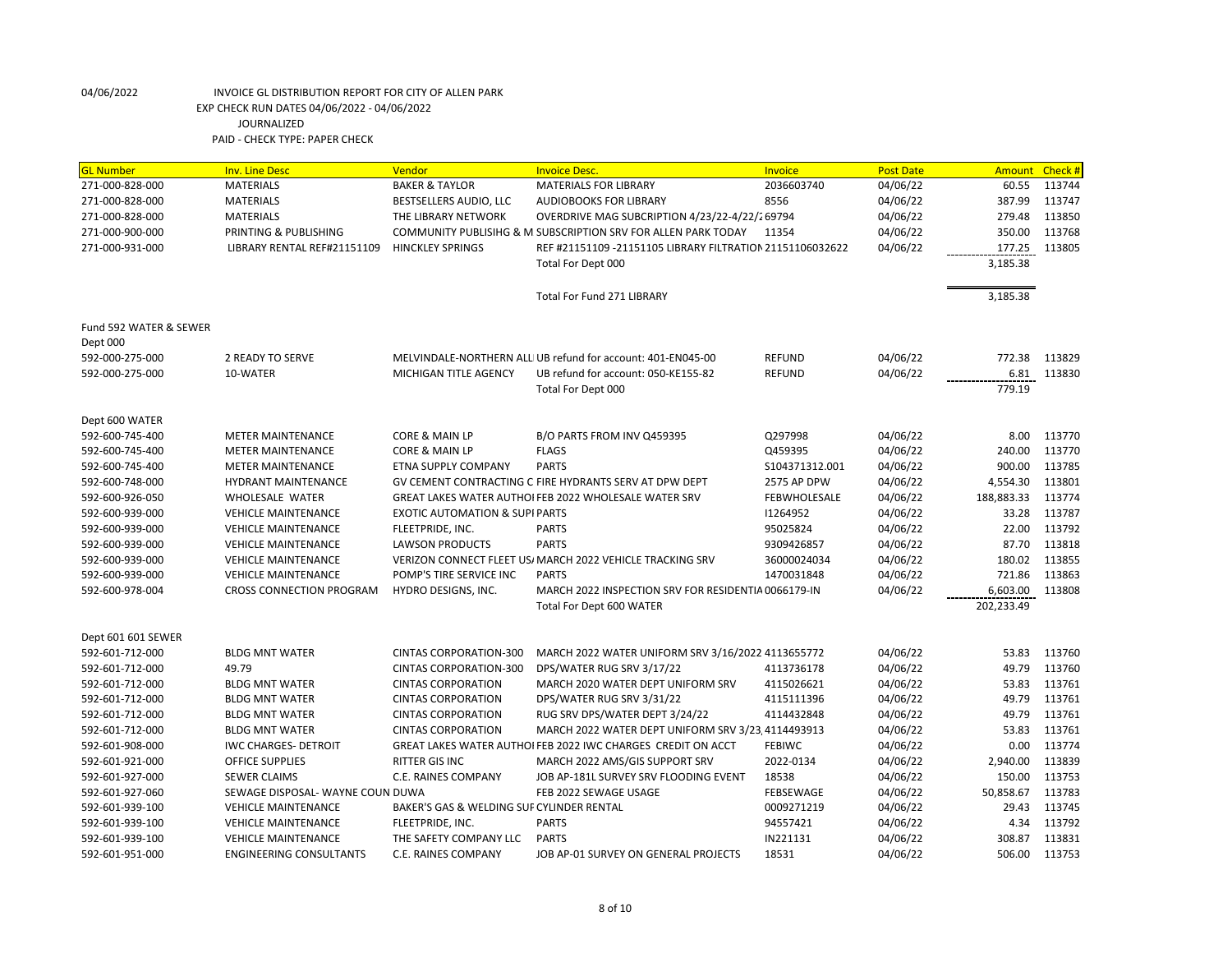| <b>GL Number</b>                                | <b>Inv. Line Desc</b>                | Vendor                     | <b>Invoice Desc.</b>                                                                                    | Invoice      | <b>Post Date</b> | <b>Amount</b> | Check # |
|-------------------------------------------------|--------------------------------------|----------------------------|---------------------------------------------------------------------------------------------------------|--------------|------------------|---------------|---------|
| 592-601-951-000                                 | <b>ENGINEERING CONSULTANTS</b>       | C.E. RAINES COMPANY        | JOB AP-01 SURVEY SRV GENERAL PROJECTS                                                                   | 18466        | 04/06/22         | 1,333.00      | 113753  |
| 592-601-987-000                                 |                                      |                            | CAPITAL OUTLAY-MISCELLANEOUS FISHBECK, THOMPSON, CARR { AP SANITARY DIST 2,3-WEATHER CONTROL STU 409775 |              | 04/06/22         | 4,797.50      | 113790  |
|                                                 |                                      |                            | Total For Dept 601 601 SEWER                                                                            |              |                  | 61,238.67     |         |
|                                                 |                                      |                            |                                                                                                         |              |                  |               |         |
| Dept 603 603 BASIN                              |                                      |                            |                                                                                                         |              |                  |               |         |
| 592-603-853-000                                 | <b>TELEPHONE</b>                     | <b>VERIZON WIRELESS</b>    | BASIN SRV 2/24-3/23/22                                                                                  | 9902538096   | 04/06/22         | 50.04         | 113856  |
| 592-603-853-000                                 | <b>TELEPHONE- TOM MURRAY</b>         | <b>VERIZON WIRELESS</b>    | CITY HALL PHONE SERVICES 3/2-4/1/22                                                                     | 9903051362   | 04/06/22         | 470.64        | 113857  |
| 592-603-931-000                                 | <b>BUILDING MAINTENANCE</b>          | LOWER HURON SUPPLY CO.     | <b>SUPPLIES</b>                                                                                         | 462257       | 04/06/22         | 139.58        | 113822  |
| 592-603-934-000                                 | <b>EQUIPMENT MAINTENANCE</b>         | <b>KENNEDY INDUSTRIES</b>  | <b>PARTS</b>                                                                                            | 630088       | 04/06/22         | 670.00        | 113815  |
| 592-603-934-000                                 | EQUIPMENT MAINTENANCE                | <b>KENNEDY INDUSTRIES</b>  | FIELD SRV ALLEN PARK RETENTION BASIN                                                                    | 630201       | 04/06/22         | 525.00        | 113815  |
| 592-603-934-000                                 | <b>EQUIPMENT MAINTENANCE</b>         |                            | WOLVERINE WATER WORKS LTE RADIO UPGRADE FOR QUANDT AVE LIFT                                             | 030330       | 04/06/22         | 1,313.18      | 113867  |
|                                                 |                                      |                            | Total For Dept 603 603 BASIN                                                                            |              |                  | 3,168.44      |         |
|                                                 |                                      |                            |                                                                                                         |              |                  |               |         |
| Dept 604 ADMINISTRATION/DEBT<br>592-604-820-000 | ENGINEERING                          | C.E. RAINES COMPANY        | JOB AP-155 SURVEY SRV REMA GRANT APPLICA 18534                                                          |              | 04/06/22         | 200.00        | 113753  |
| 592-604-820-000                                 | <b>ENGINEERING</b>                   | C.E. RAINES COMPANY        | JOB AP-182 SURVEY DWAM GRANT WATER SYS 18470                                                            |              | 04/06/22         | 450.00        | 113753  |
| 592-604-820-000                                 | <b>ENGINEERING</b>                   | C.E. RAINES COMPANY        | JOB AP-98 SURVEY SRV DPW YARD-BAKER COLL 18467                                                          |              | 04/06/22         | 501.00        | 113753  |
| 592-604-820-000                                 | <b>ENGINEERING</b>                   | C.E. RAINES COMPANY        | JOB AP-193 SURVEY 2022 O&M REPORT                                                                       | 18477        | 04/06/22         | 324.00        | 113753  |
| 592-604-820-000                                 | <b>ENGINEERING</b>                   | C.E. RAINES COMPANY        | JOB AP-191 SURVEY OF WATER LOSS 2020-202118476                                                          |              | 04/06/22         | 150.00        | 113753  |
|                                                 |                                      |                            |                                                                                                         |              |                  |               |         |
| 592-604-820-000                                 | ENGINEERING                          | C.E. RAINES COMPANY        | JOB AP-183 SURVEY LEAD WATER SRV REPLACE 18471                                                          |              | 04/06/22         | 2,727.00      | 113753  |
| 592-604-820-000                                 | <b>ENGINEERING</b>                   | C.E. RAINES COMPANY        | JOB AP-156 SURVEY WEATHER CONTROL STUD' 18469                                                           |              | 04/06/22         | 1,226.00      | 113753  |
| 592-604-820-000                                 | <b>ENGINEERING</b>                   | C.E. RAINES COMPANY        | JOB AP-167A SURVEY SRV WINONA WATER MA 18537                                                            |              | 04/06/22         | 29,279.49     | 113753  |
| 592-604-820-000                                 | <b>ENGINEERING</b>                   | C.E. RAINES COMPANY        | JOB AP-183 SURVEY SRV LEAD WATER SRV REPI 18539                                                         |              | 04/06/22         | 4,599.35      | 113753  |
| 592-604-820-000                                 | <b>ENGINEERING</b>                   | <b>C.E. RAINES COMPANY</b> | JOB AP-183 SURVEY SRV LEAD WATER SRV REPL 18472                                                         |              | 04/06/22         | 8,249.40      | 113753  |
| 592-604-820-000                                 | <b>ENGINEERING</b>                   | C.E. RAINES COMPANY        | JOB AP-17 NPDES MS4 PERMIT                                                                              | 18533        | 04/06/22         | 100.00        | 113753  |
| 592-604-820-000                                 | <b>ENGINEERING</b>                   | C.E. RAINES COMPANY        | JOB AP-155 SURVEY SRV GEMA FLOOD MITIGA1 18468                                                          |              | 04/06/22         | 300.00        | 113753  |
| 592-604-820-000                                 | <b>ENGINEERING</b>                   |                            | FISHBECK, THOMPSON, CARR { ALLEN PARK FAIRLANE GREEN WATER STUDY                                        | 409937       | 04/06/22         | 320.00        | 113790  |
| 592-604-820-000                                 | <b>ENGINEERING</b>                   |                            | FISHBECK, THOMPSON, CARR { AP WWCS ADDITIONAL AREA DELINEATION                                          | 409754       | 04/06/22         | 989.12        | 113790  |
| 592-604-987-200                                 | <b>CITY GO EXPENSE</b>               |                            | COMERICA COMM LENDING STERM LOAN PAYMENT 1/1/21-3/31/22                                                 | 98-9548630-5 | 04/06/22         | 16,799.27     | 113733  |
|                                                 |                                      |                            | Total For Dept 604 ADMINISTRATION/DEBT                                                                  |              |                  | 66,214.63     |         |
|                                                 |                                      |                            | Total For Fund 592 WATER & SEWER                                                                        |              |                  | 333,634.42    |         |
| Fund 701 TRUST AND AGENCY                       |                                      |                            |                                                                                                         |              |                  |               |         |
| Dept 000                                        |                                      |                            |                                                                                                         |              |                  |               |         |
| 701-000-242-000                                 | CITY FESTIVITIES ESCROW              | C.M.P. DISTRIBUTORS, INC.  | 3 TRAVERSE VEST FOR POLICE DEPT                                                                         | 70411        | 04/06/22         | 895.00        | 113765  |
| 701-000-245-000                                 | <b>PARKS &amp; RECREATION ESCROW</b> |                            | ALLEN PARK PUBLIC SCHOOLS CONTRACT PMT FOR USAGE OF CENTER FOR TI CONTRACT 2022                         |              | 04/06/22         | 536.00        | 113740  |
| 701-000-245-000                                 | PARKS & REC MINI MITES               | <b>CITY OF DEARBORN</b>    | REGISTRATION FEE'S 2 TEAMS FOR 2022 SPRIN(2022 SPRING HOCKEY                                            |              | 04/06/22         | 800.00        | 113763  |
| 701-000-245-000                                 | <b>PARKS &amp; RECREATION ESCROW</b> | <b>HAWKINS, PAT</b>        | REIMBURSEMENT FOR DEP PMT FOR SPRING LI REIMBURSEMENT                                                   |              | 04/06/22         | 600.00        | 113803  |
| 701-000-246-500                                 | <b>ENGINEERING ESCROW</b>            | C.E. RAINES COMPANY        | JOB AP-01 SURVEY ON GENERAL PROJECTS                                                                    | 18531        | 04/06/22         | 278.23        | 113753  |
| 701-000-246-500                                 | <b>ENGINEERING ESCROW</b>            | C.E. RAINES COMPANY        | JOB AP-01 SURVEY SRV GENERAL PROJECTS                                                                   | 18466        | 04/06/22         | 2,185.00      | 113753  |
|                                                 |                                      |                            | Total For Dept 000                                                                                      |              |                  | 5,294.23      |         |
|                                                 |                                      |                            |                                                                                                         |              |                  |               |         |
|                                                 |                                      |                            | Total For Fund 701 TRUST AND AGENCY                                                                     |              |                  | 5.294.23      |         |